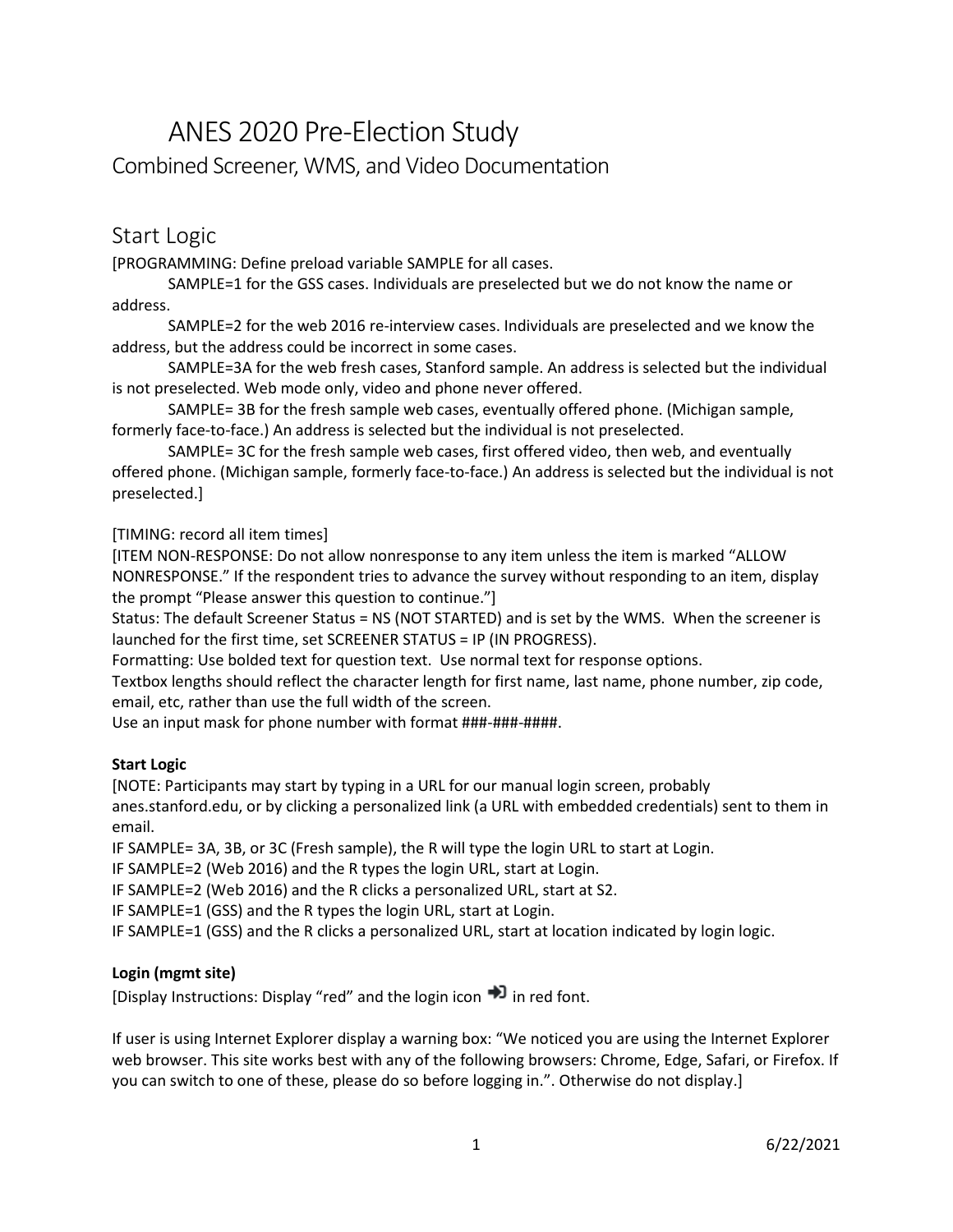Welcome to the American National Election Studies.

[We noticed you are using the Internet Explorer web browser. This site works best with any of the following browsers: Chrome, Edge, Safari, or Firefox. If you can switch to one of these, please do so before logging in.]

[ON THE LEFT SIDE OF THE SCREEN]: Please enter your ID number: [TEXT BOX] Your ID number has letters and/or numbers.

[ON THE RIGHT SIDE OF THE SCREEN]:

To start, please type the ID number from your invitation letter in the box below, then click the red  $\blacktriangleleft$ Log in button.

If you have misplaced your invitation, please call us at [PHONE] or email us at [EMAIL].

IF ID NOT FOUND: Go to Login error; Else if Pre:

Set Screener status = IP (IN PROGRESS).

IF ID is from SAMPLE 3A, 3B, or 3C & screener status = NS (NOT STARTED), GO TO S3, Address verification (mgmt site);

ELSE IF ID from SAMPLE 3A, 3B, or 3C & screener status = CC and SELECTED TYPE = 4 (OTHER HH MEMBER SELECTED) and S105 <> 1, go to S106.

ELSE IF ID from SAMPLE 3C and Path = 1 and Pre Status = NS and (ACTIVE QUESTION = S108 or S108a or S109 or Launch M3 Zoom) and (CURRENT DATE/TIME - DATE/TIME S108 DISPLAYED > 5 days) and NO PENDING APPOINTMENTS IN M3 ZOOM MODULE, go to S108a. ELSE IF ID is from SAMPLE 2 & screener status = NS (NOT STARTED),: GO TO S2, Name verification (mgmt site);

ELSE IF case status is not "start screener" GO TO point indicated by active question.

Else if Post:

If SAMPTYPE = 1 or (SAMPTYPE = 2, 3A, 3B, 3C and Pre TaskModeID = 1 (Self)), launch Post instrument in web-administered mode.

Else if SAMPTYPE = 3C and Pre TaskModeID = 2 (Video), go to M3 Video Respondent Screen. Else if SAMPTYPE = 3B or 3C and Pre TaskModeID = 3 (Telephone), display error message "There is a problem with this interview. Please call us at 855-597-0067 or email us at [anes2020@westat.com.](mailto:anes2020@westat.com)"

#### **Login error (mgmt site)**

IF ID NOT FOUND:

Invalid user ID. Please try again.

To start, please type the ID number from your invitation letter here: [TEXT BOX]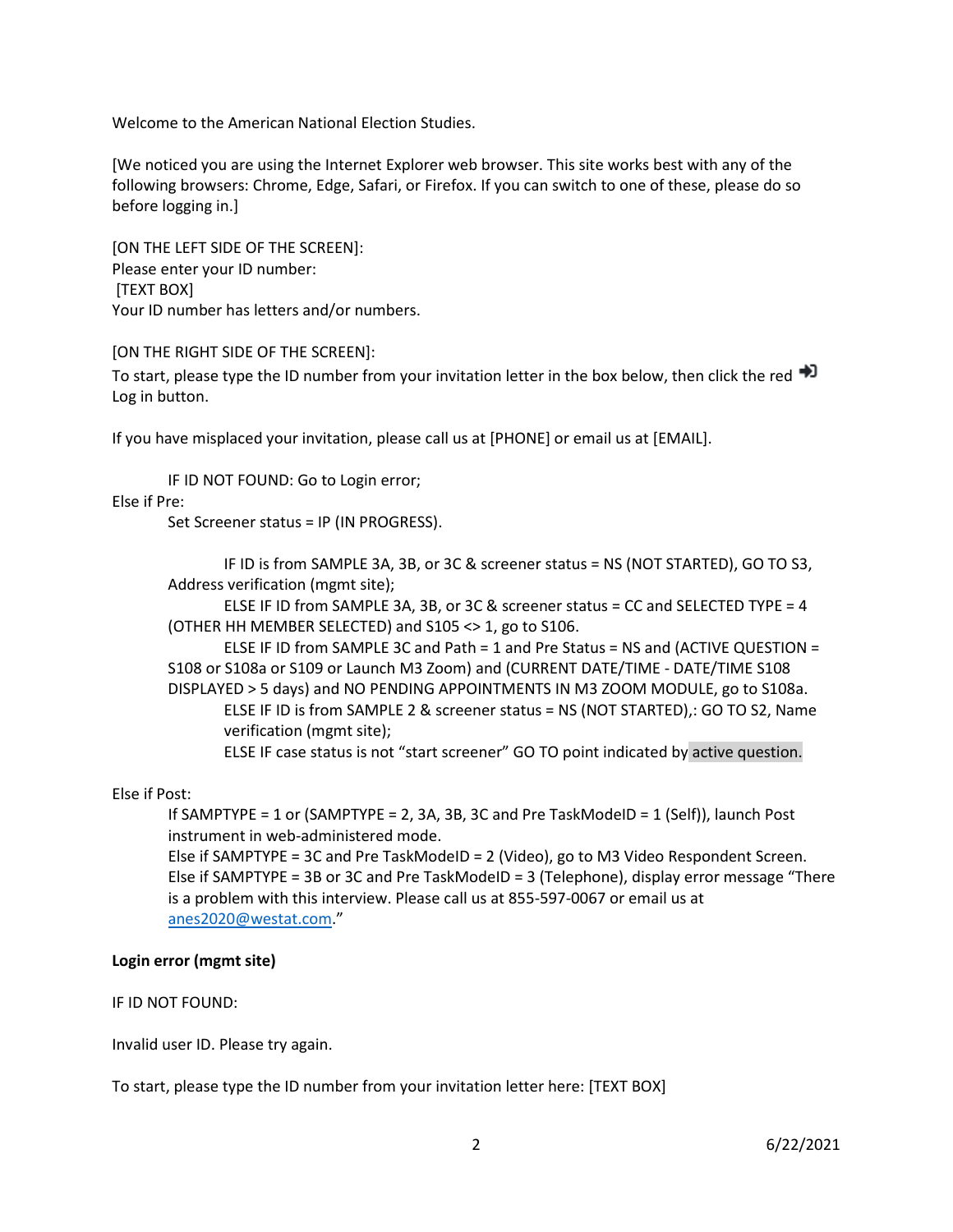## Case Verification

**S2. Name verification (mgmt site)** IF ID FOUND: IF ONLINE START POINT IS "screener": IF SAMPLE=2:

Great! We received your ID number successfully.

As we wrote in our letter, Stanford University and the University of Michigan are conducting a nationwide study. This survey is for [FIRSTNAME LASTNAME]. Is that you?

| Yes, I am [FIRSTNAME LASTNAME]   | [1. GO TO S107a] (mgmt site) |
|----------------------------------|------------------------------|
| No, but I know this person       | $[2. GO TO S4C]$ (mgmt site) |
| No, and I don't know this person | $[3. GO TO S4C]$ (mgmt site) |

PROGRAMMER INSTRUCTIONS: If S2 = 1, set SCREENER STATUS = CC (COMPLETE, CONTINUE TO PRE). Else if S2 = 2 or 3, set SCREENER STATUS = CD (COMPLETE, DO NOT CONTINUE).

**S3. Address verification** (mgmt site) IF ID FOUND: IF ONLINE START POINT IS "screener": IF SAMPLE IN(3A, 3B, 3C)

Great! We received your ID number successfully.

As we wrote in our letter, Stanford University and the University of Michigan are conducting a nationwide study. The household at [ADDRESS 1], [ADDRESS 2], [CITY], [STATE] [ZIP] has been scientifically selected for the study. Do you live at this address, or at another address?

| I live at this address        | [1. GO TO S5, NUMBER OF ADULTS (BLAISE SCREENER)] |
|-------------------------------|---------------------------------------------------|
| I live at a different address | [2. GO TO S4, NONRESIDENT] (mgmt site)            |

### **S4. Nonresident (mgmt site)**

ALLOW NONRESPONSE. IF S3=2: We mailed our letter to [ADDRESS 1], [ADDRESS 2], [CITY], [STATE] [ZIP].

How did you receive our letter?

| I was at this address temporarily      | $[1. GO TO S4B]$ (mgmt site) |
|----------------------------------------|------------------------------|
| Mail was delivered to me by mistake    | [2. GO TO S4B] (mgmt site)   |
| Mail was forwarded from my old address | [3. GO TO S4B] (mgmt site)   |
| I got the letter in another way        | [4. GO TO S4A] (mgmt site)   |
|                                        |                              |

[IF ITEM NONRESPONSE GO TO S4A]

### **S4a. Other delivery (mgmt site)**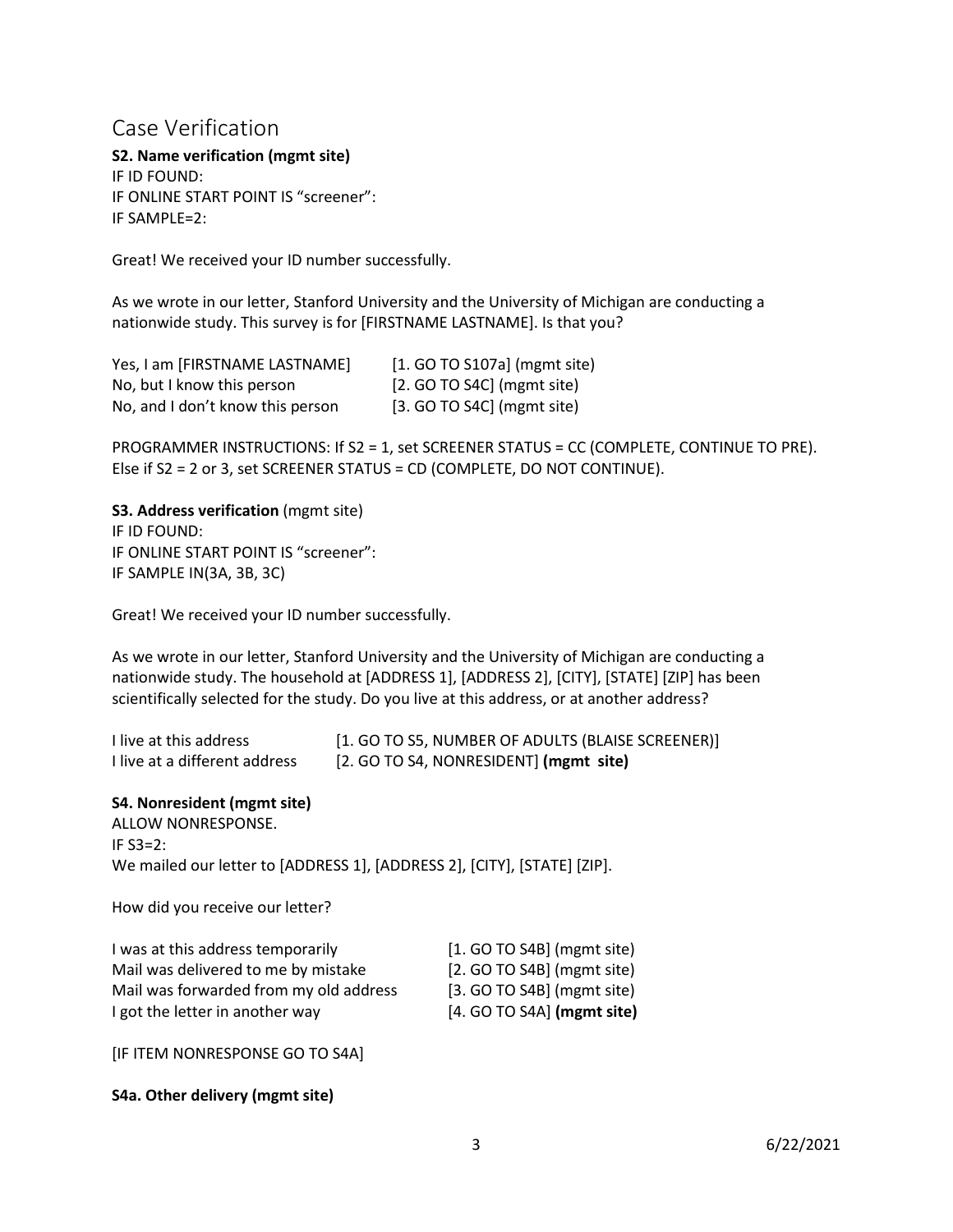## ALLOW NONRESPONSE.

IF S4=4 OR S4 = NONRESPONSE:

How did you get the letter we mailed to [ADDRESS 1], [ADDRESS 2], [CITY], [STATE] [ZIP]? We read every response, so please help us understand what happened. [TEXT BOX of 120 CHAR] [GO TO S4B] (mgmt site)

PROGRAMMER INSTRUCTIONS: Set SCREENER STATUS = CD (Complete, do not continue to pre).

## **S4B. Nonresident closing** (mgmt site)

IF S4 IN(1,2,3) OR S4A DISPLAYED:

Thank you very much for your willingness to help us. We can only interview a current resident of the address on the letter. If you can, please give the letter to someone now living there. [END SURVEY.]

### **S4C. Nonsampled person closing** (mgmt site)

IF S2 IN(2,3): Thank you very much for your willingness to help us. We can only interview the person to whom we mailed the invitation letter. If you can, please give the letter to that person. [END SURVEY.]

### **Preload – Blaise**

• RAND1 (Random number, used in SELECT and SELECTION)

\*\*\*\*\*\*\*\*\*\*\*\*\*\*\*\*\*\*\*\*\*\*\*\*\*\*\*\*\*\*\*\*\*\*\*\*\*\*\*\*\*\*\*\*\*\*\*\*\*\*\*\*\*\*\*\*\*\*\*\*\*\*\*\*\*\*\*\*\*\*\*\*\*\*\*\*\*\*\*\*\*\*

## Blaise Screener

### **S5. Number of adults**

How many adults age 18 or older live in your household at this address? If you are age 18 or older, include yourself as one.

- 1. 1 adult [1. GO TO S6a]
- 2. 2 adults [2. GO TO S6]
- 3. 3 or more adults live in my household [3. GO TO S5a]

[SAVE S5 AS NUMADULTS]

### **S5a. Unusually large household**

IF S5 = 3:

Do you live in a household or do you have another living arrangement such as group quarters?

By "household," we mean you and your family or roommates live together in a housing unit like a house, apartment, mobile home, trailer, or condominium, or rooms in a building where you live separately from others.

By "group quarters," we mean you live in a facility such as a dormitory, residence hall, barracks, or nursing home.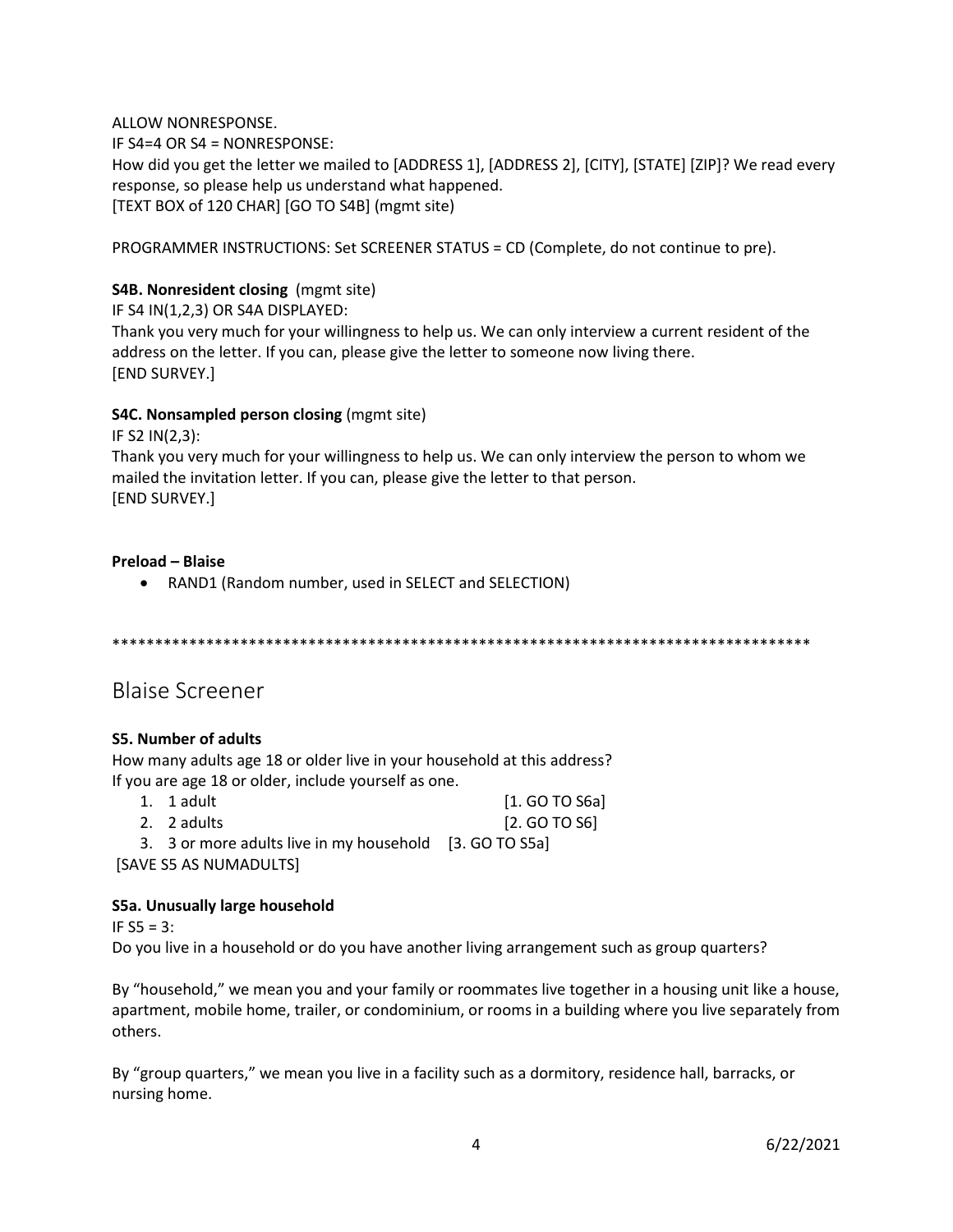| Household                                    | [1. GO TO S5d] |
|----------------------------------------------|----------------|
| Group quarters                               | [2. GQTO S5b]  |
| Some other living arrangement [3. GO TO S5b] |                |

#### **S5b. Other living arrangement**

IF S5a=2 OR S5a=3:

[BANK ITEMS S5b through S5b5 TOGETHER. ALLOW NONRESPONSE ON S5b1 – S5b5.]

Please answer a few questions to help us understand your living arrangement.

#### **S5b1**.

Who owns the place where you live? You, someone related to you, a person not related to you, a business, the government, or another organization?

| You                         | $\lceil 1 \rceil$ |
|-----------------------------|-------------------|
| Someone related to you      | [2]               |
| A person not related to you | [3]               |
| A business                  | [4]               |
| The government              | [5]               |
| Another organization        | [6]               |

#### **S5b2**.

What kind of building do you live in? Is it a college dormitory, a nursing home, military barracks, or what? [TEXT BOX of 120 CHAR]

#### **S5b3**.

How many people live in the building? Your best guess is fine. [NUMBER BOX, HARD RANGE: 1…9,999]

#### **S5b4**.

| Does your home have its own kitchen, or not?                  |                   |
|---------------------------------------------------------------|-------------------|
| Have my own kitchen                                           | $\lceil 1 \rceil$ |
| Have access to a kitchen shared with people I don't live with | $\lceil 2 \rceil$ |
| No kitchen                                                    | [3]               |

#### **S5b5**.

Do you pay rent or have another arrangement? Pay rent [1] Another arrangement [2]

PROGRAMMER INSTRUCTIONS: Set SCREENER STATUS = CD (Complete, do not continue to pre) and set SELECTED TYPE = 1 (NOT A HOUSEHOLD) and go to **S5c** (mgmt site)

#### **S5d. Number of adults above 2**

IF S5a=1:

How many adults age 18 or older live in your household at this address? Type the number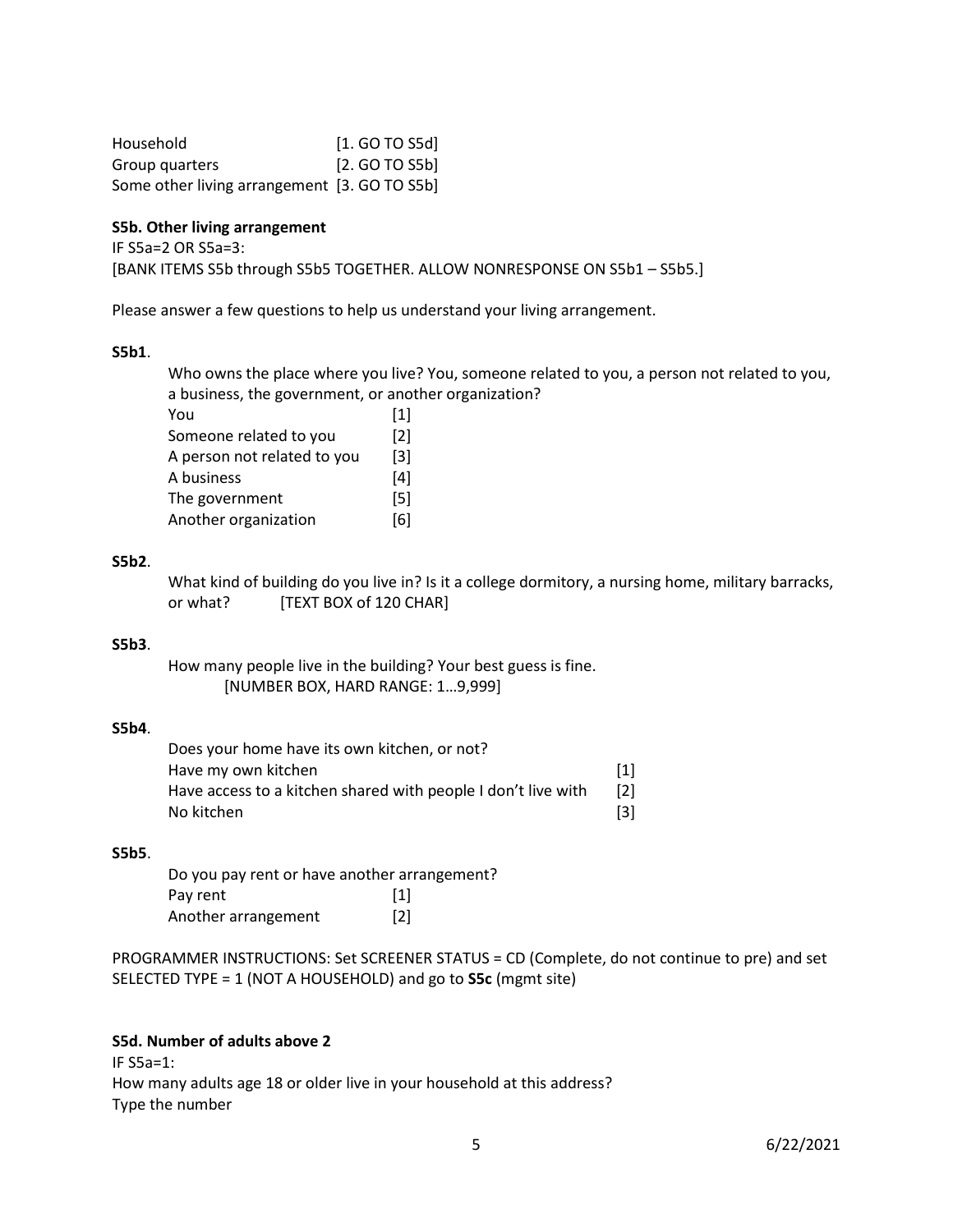[NUMBER BOX, HARD RANGE: 0, 10] [GO TO S6LOGIC] [SAVE S5d as NUMADULTS, OVERWRITING ANY FIGURE SAVED PREVIOUSLY]

#### **S6LOGIC**

IF S5d=0 GO TO SELECT, ELSE IF S5d=1 GO TO S6a, ELSE IF S5d>1 GO TO S6.

## **S6. HH citizenship**

IF NUMADULTS > 1: How many of the [NUMADULTS] adults living here are U.S. citizens? Type the number [NUMBER BOX, HARD RANGE 0 to NUMADULTS] [SAVE S6 AS NUMELIG. GO TO S6b]

#### **S6a. Singleton citizenship**

IF NUMADULTS = 1: Is the adult living here a U.S. citizen? U.S. citizen [1] [GO TO S7] Not a U.S. citizen [0] [GO TO SELECT] [SAVE S6a AS NUMELIG]

### **S6b. R citizenship**

IF NUMELIG = NUMADULTS, DISPLAY "Just to confirm, are", ELSE DISPLAY "Are": (Just to confirm, are/Are) you a U.S. citizen, or not? U.S. citizen [1] [GO TO S7] Not a U.S. citizen [0] [GO TO S7]

### **S7. Gender**

ALLOW NONRESPONSE. Are you male or female? Male [1, GO TO S8] Female [2, GO TO S8] [IF NONRESPONSE, GO TO S8]

### **S8. Adult check**

Are you at least 18 years old or older? Age 18 or older [1, GO TO CONSISTENCY CHECK] Under 18 [2, GO TO CONSISTENCY CHECK]

### **Consistency check.**

IF {[R IS AN ADULT CITIZEN (S6B=1 AND S8=1) AND THERE ARE NO ADULT CITIZENS IN THE HH (S6=0)] OR [R IS AN ADULT NON-CITIZEN (S6b=0 AND S8=1) AND ALL ADULTS ARE CITIZENS (NUMADULTS=NUMELIG)]} AND (THIS CHECK HAS BEEN DONE LESS THAN TWICE)] DISPLAY "We seem to have gotten inconsistent information. The next few questions will try to fix that." THEN GO TO S5, ELSE GO TO SELECT.

#### **SELECT.**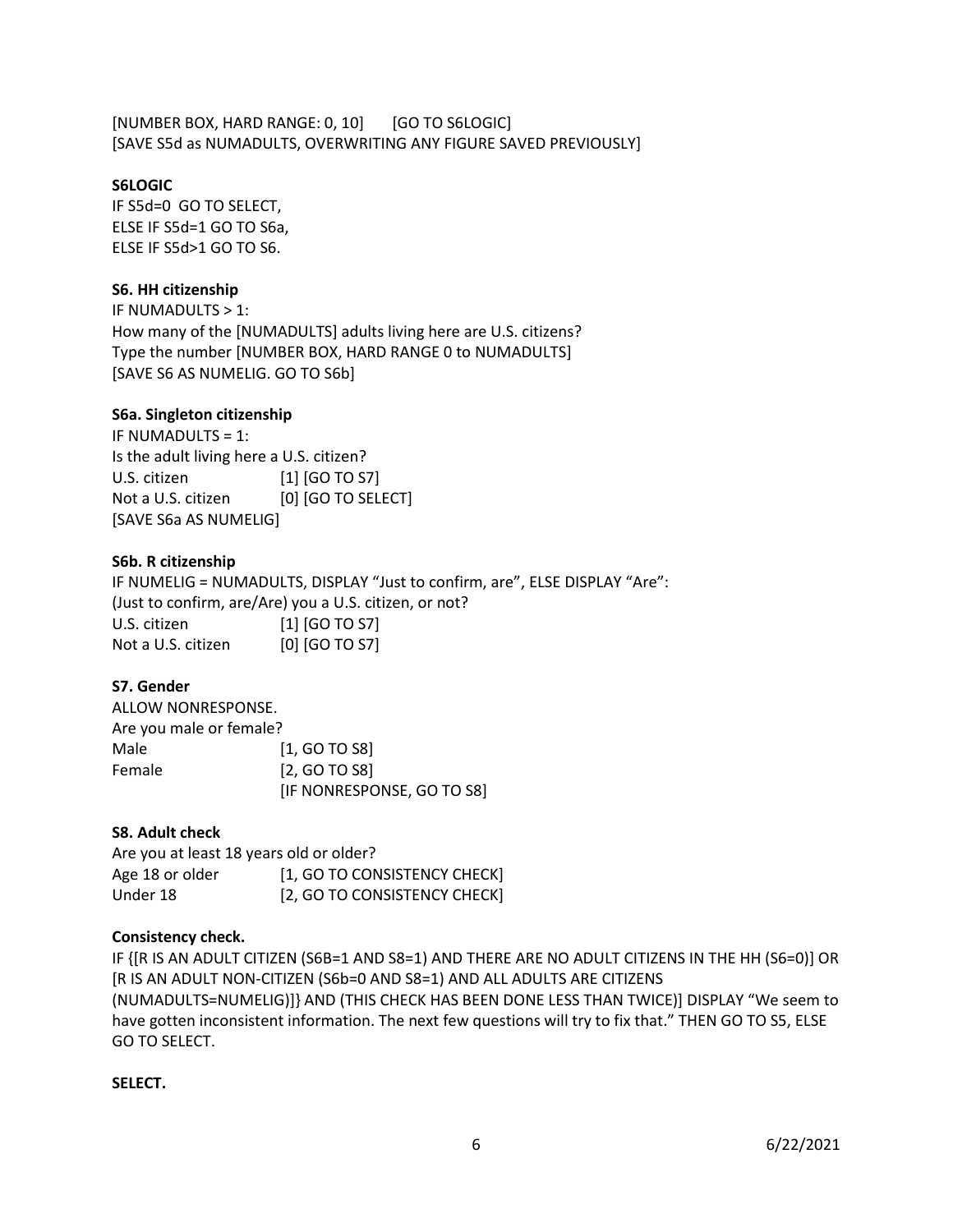IF NUMELIG=0 or NUMADULTS = 0, SET SCREENER STATUS = CD (COMPLETE DO NOT CONTINUE TO PRE) AND SET SELECTED TYPE = 2 (NO ADULT CITIZEN) AND GO TO S9 (END). (mgmt site) ELSE IF NUMELIG>0

- o RANDOMLY SELECT A NUMBER BETWEEN 1 AND NUMELIG *(and store this in ELIGSELECTED)*, USING PRELOADED RANDOM NUMBER RAND1:
	- IF THE NUMBER WAS 1 AND THE RESPONDENT IS AN ADULT US CITIZEN (S6A=1 OR S6B=1) AND S8=1)
		- GO TO S104 (MGMT SITE)
	- **ELSE GO TO S100, DO THE ROSTER**

#### **S100. Names**

IF NUMADULTS > 1 or (NUMADULTS = 1 AND S8<>1):

IF S8<>1 & NUMADULTS =1 (NON-ADULT INFORMANT LIVES WITH 1 ADULT), DISPLAY FILLS: "(is/are)" as "is" "adult(s)" as "adult" "(other) adult(s)" as "adult" "(this/each)" as "this" "(the/each)" as "the" omit "(Please use a unique name for each person so we can ask you about each one by name)"

IF S8<>1 & NUMADULTS >1 (NON-ADULT INFORMANT LIVES WITH >1 ADULTS), DISPLAY FILLS: "(is/are)" as "are" "adult(s)" as "adults" "(other) adult(s)" as "adults" "(this/each)" as "each" "(the/each)" as "each" include "(Please use a unique name for each person so we can ask you about each one by name)"

IF S8=1 & NUMADULTS = 2 (ADULT INFORMANT LIVES WITH 1 OTHER ADULT), DISPLAY FILLS: "(is/are)" as "are" "adult(s)" as "adults" "(other) adult(s)" as "other adult" "(this/each)" as "this" "(the/each)" as "the" omit "(Please use a unique name for each person so we can ask you about each one by name)"

IF S8=1 & NUMADULTS >2 (ADULT INFORMANT LIVES WITH >1 OTHER ADULTS), DISPLAY FILLS: "(is/are)" as "are" "adult(s)" as "adults" "(other) adult(s)" as "other adults" "(this/each)" as "each" "(the/each)" as "each" include "(Please use a unique name for each person so we can ask you about each one by name)"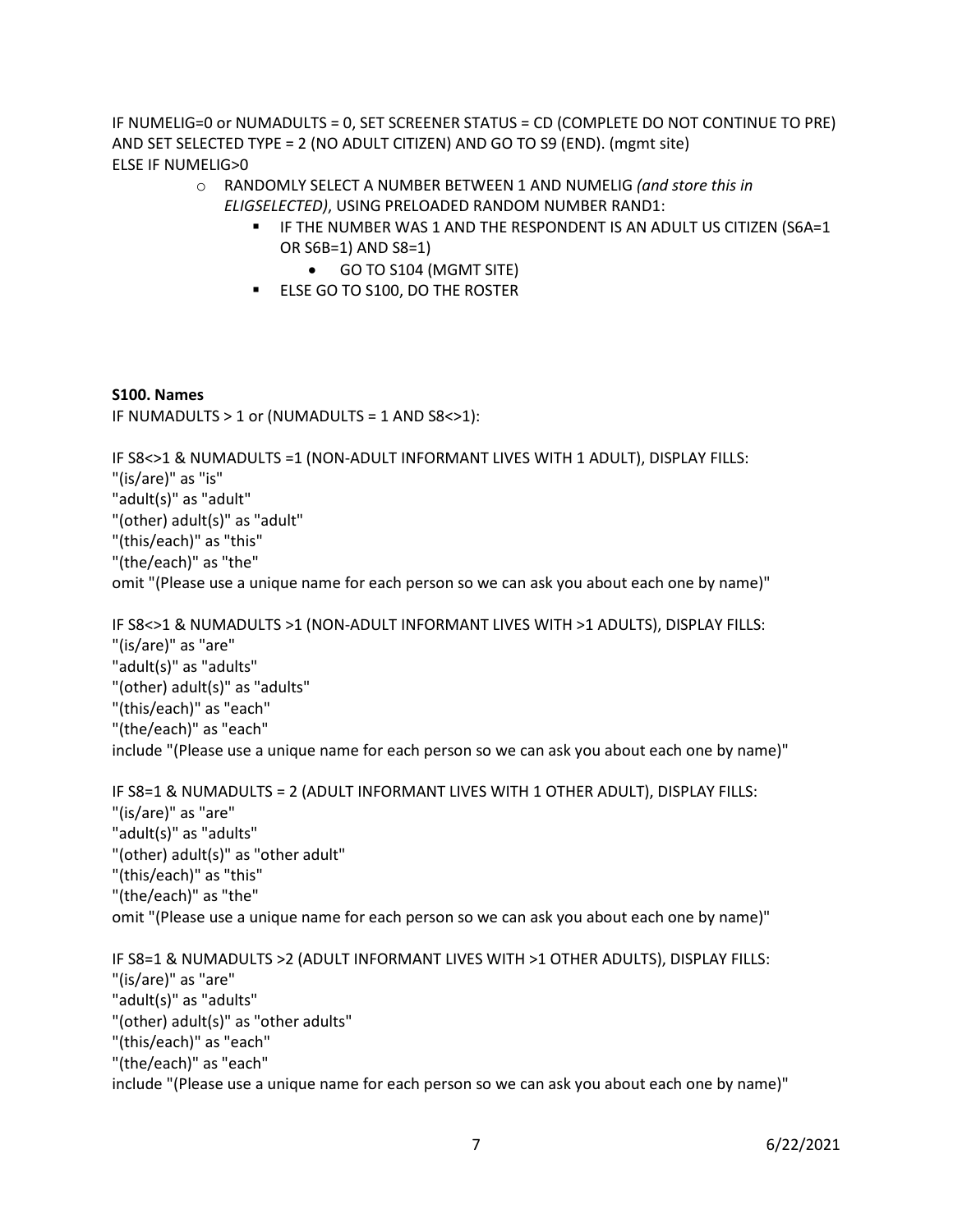Earlier you told us there (is/are) [NUMADULTS] adult(s) living in your household. We have a few questions about the (other) adult(s) for statistical purposes.

So that we can refer to (this/each) person correctly, please type a first name or initial for (the/each) adult who lives with you. (Please use a unique name for each person so we can ask you about each one by name.)

Name 1: [TEXT BOX LENGTH = CHAR(60)] [NUMBER OF TEXT BOXES TO DISPLAY: IF S8=1 NUMBER OF TEXT BOXES = NUMADULTS-1; ELSE IF S8=2 NUMBER OF TEXT BOXES = NUMADULTS]

GIVE NONRESPONSE PROMPT FOR BLANKS.

### **S101. Gender**

REPEAT FOR EACH ADULT NAMED AT S100. ALLOW NONRESPONSE. Is [NAME] male or female? Male [1] Female [2]

## **S102. Citizenship**

REPEAT FOR EACH ADULT NAMED AT S100. Is [NAME] a U.S. citizen or not a citizen of the United States? U.S. citizen [1] Not a U.S. citizen [0]

## **S103. Age**

REPEAT FOR EACH ADULT NAMED AT S100. How old is [NAME]? If you're not exactly sure, please give your best guess. Type the age in years. [NUMBER BOX, HARD RANGE 17 to 110]

## **S104. Selection**

- IF THE SLOT SELECTED AT "SELECT" WAS 1 (ELIGSELECTED = 1) AND SCREENER RESPONDENT IS AN ADULT US CITIZEN ((S6A=1 or S6B=1) and S8=1), SET SCREENER STATUS = CC (COMPLETE, CONTINUE TO PRE) AND SET SELECTED TYPE = 3 (COMPLETE, SCREENER R SELECTED) AND GO TO S104b (mgmt site) TO THANK AND COLLECT FULL NAME BEFORE GOING TO PRE.
- ELSE CREATE NUMELIGRoster = NUMBER OF CITIZEN ADULTS COLLECTED IN ROSTER (S102 = 1 and S103 > 17) + SCREENER RESP (IF S/HE IS CITIZEN ADULT) ((S6A=1 or S6B=1) and S8=1)
	- o IF THERE ARE NO ELIGIBLE US CITIZEN ADULTS AFTER THE ROSTER IS COMPLETE (NUMELIGRoster = 0), SET SCREENER STATUS = CD (COMPLETE, DO NOT CONTINUE TO PRE) AND SET SELECTED TYPE = 2 (NO ADULT CITIZEN) AND GO TO S9. INELIGIBLE CLOSE (mgmt site)
	- o Else if NUMELIGRoster IS NOT EQUAL TO NUMELIG*,*
		- *CREATE RESAMPLING ARRAY:*
			- Create an array the size of the enumeration roster  $+1$ , where row 1 represents the screener respondent, and the remaining rows correspond to household members entered in the enumeration roster.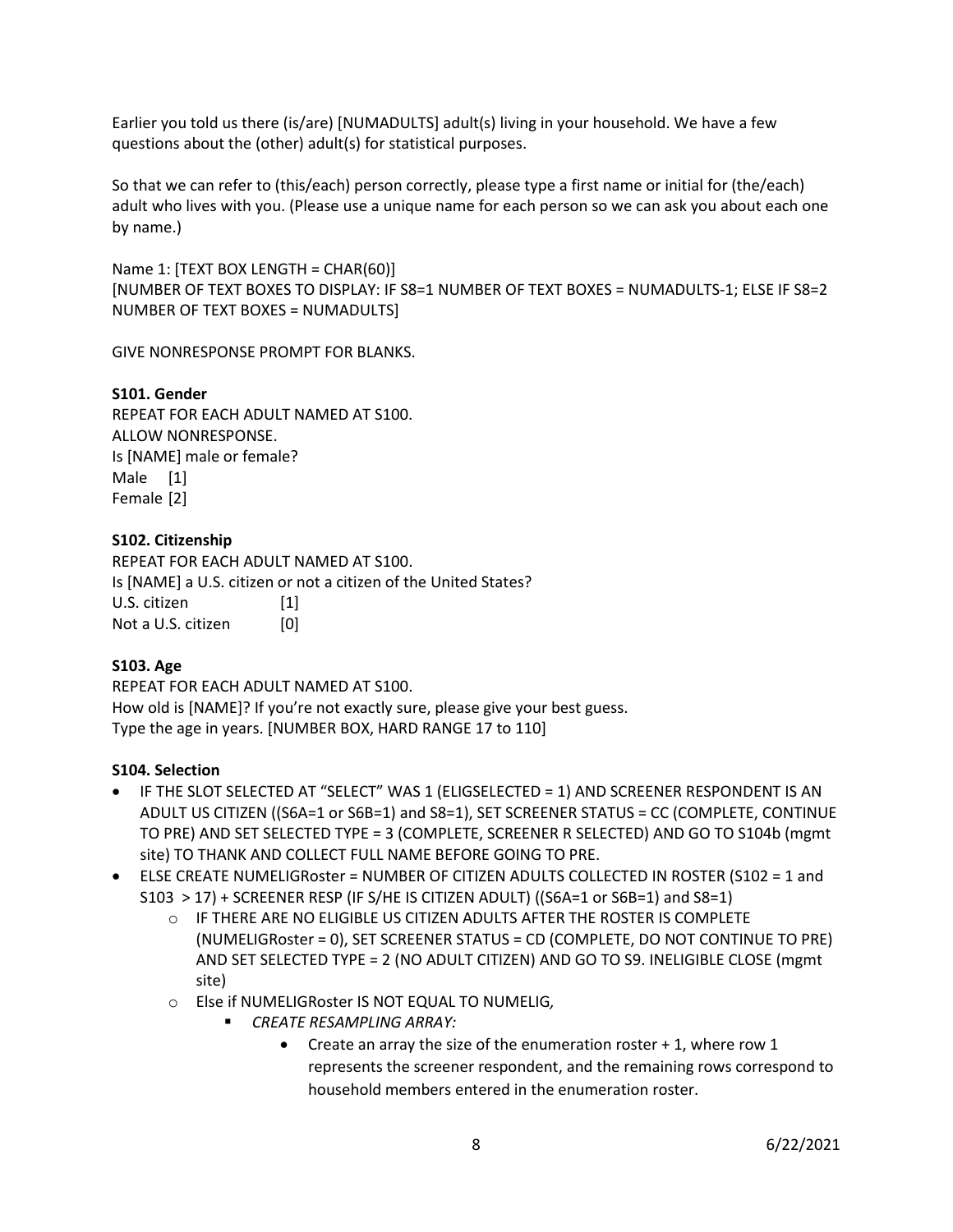- Create variable RosterPos = 0 for row 1 (the screener respondent); and RosterPos = row # in the enumeration roster for the remaining rows.
- If (S6A=1 or S6B=1) and S8=1 (screener R is adult citizen) set ELIGIBLE = 1 for RosterPos = 0 (screener R). Else set ELIGIBLE = 0 for RosterPos = 0.
- Loop through the rest of the resampling array. For each corresponding row in the enumeration roster, set ELIGIBLE = 1 if  $S102 = 1$  and  $S103 > 17$  for that household member. Else set ELIGIBLE = 0.
- Loop through the array, assigning ELIGHHMEMBERNUM for each row where ELIGIBLE = 1, starting at 1, and incrementing with each assignment, ending at NUMELIGRoster. For each row where ELIGIBLE = 0, ELIGHHMEMBERNUM = EMPTY.
- RESAMPLE FROM AMONG CITIZEN ADULTS IN HH *by selecting a random number between 1 and NUMELIGRoster, and store in ELIGSELECTEDRoster. Store the position of the selected citizen adult in SELECTEDRosterPos (SELECTEDRosterPos = RosterPos for the resampling array member with ELIGSELECTEDRoster = ELIGHHMEMBERNUM.)*
- IF SELECTEDRosterPos = 0 AND SCREENER RESPONDENT IS AN ADULT US CITIZEN ((S6A=1 or S6B=1) and S8=1), THE SCREENER RESPONDENT WAS SELECTED. SET SCEENER STATUS = CC (COMPLETE, CONTINUE TO PRE) AND SET SELECTED TYPE = 3 (COMPLETE, SCREENER R SELECTED) AND GO TO S104B (mgmt site) TO THANK AND COLLECT FULL NAME BEFORE GOING TO PRE.
- ELSE HHMEMBER WITH SELECTEDRosterPos > 0 WAS SELECTED. STORE NAME ENTERED AT S100 FOR ROSTER MEMBER WITH SELECTEDRosterPos IN S100 FOR USE IN THE WMS AND SET SCREENER STATUS = CC (COMPLETE, CONTINUE TO PRE) AND SET SELECTED TYPE = 4 (COMPLETE, OTHER HH MEMBER SELECTED). GO TO S105 (INVITATION FOR SELECTED US CITIZEN ADULT) (mgmt site) .
- o ELSE *NUMELIGRoster = NUMELIG* AND NO RESAMPLING IS NEEDED. CITIZEN ADULT IN SLOT SELECTED AT "SELECT" IS SAMPLED (*ELIGSELECTED). STORE NAME ENTERED AT S100 FOR ROSTER MEMBER IN ROW CORRESPONDING TO ELIGSELECTED IN S100 FOR USE IN THE WMS*, AND SET SCREENER STATUS = CC (COMPETE, CONTINUE TO PRE) AND SET SELECTED TYPE = 4 (COMPLETE, OTHER HH MEMBER SELECTED) AND GO TO S105 (mgmt site).

\*\*\*\*\*\*\*\*\*\*\*\*\*\*\*\*\*\*\*\*\*\*\*\*\*\*\*\*\*\*\*\*\*\*\*\*\*\*\*\*\*\*\*\*\*\*\*\*\*\*\*\*\*\*\*\*\*\*\*\*\*\*\*\*\*\*\*\*\*\*\*\*\*\*\*\*\*\*\*\*\*\*

## Screener Closing

## PROGRAMMER INSTRUCTIONS:

The WMS will pull the following variables after the Blaise screener is complete:

- SCREENER STATUS
- SELECTED TYPE
- ELIGSELECTED
- ELIGSELECTEDRoster
- SELECTEDRosterPos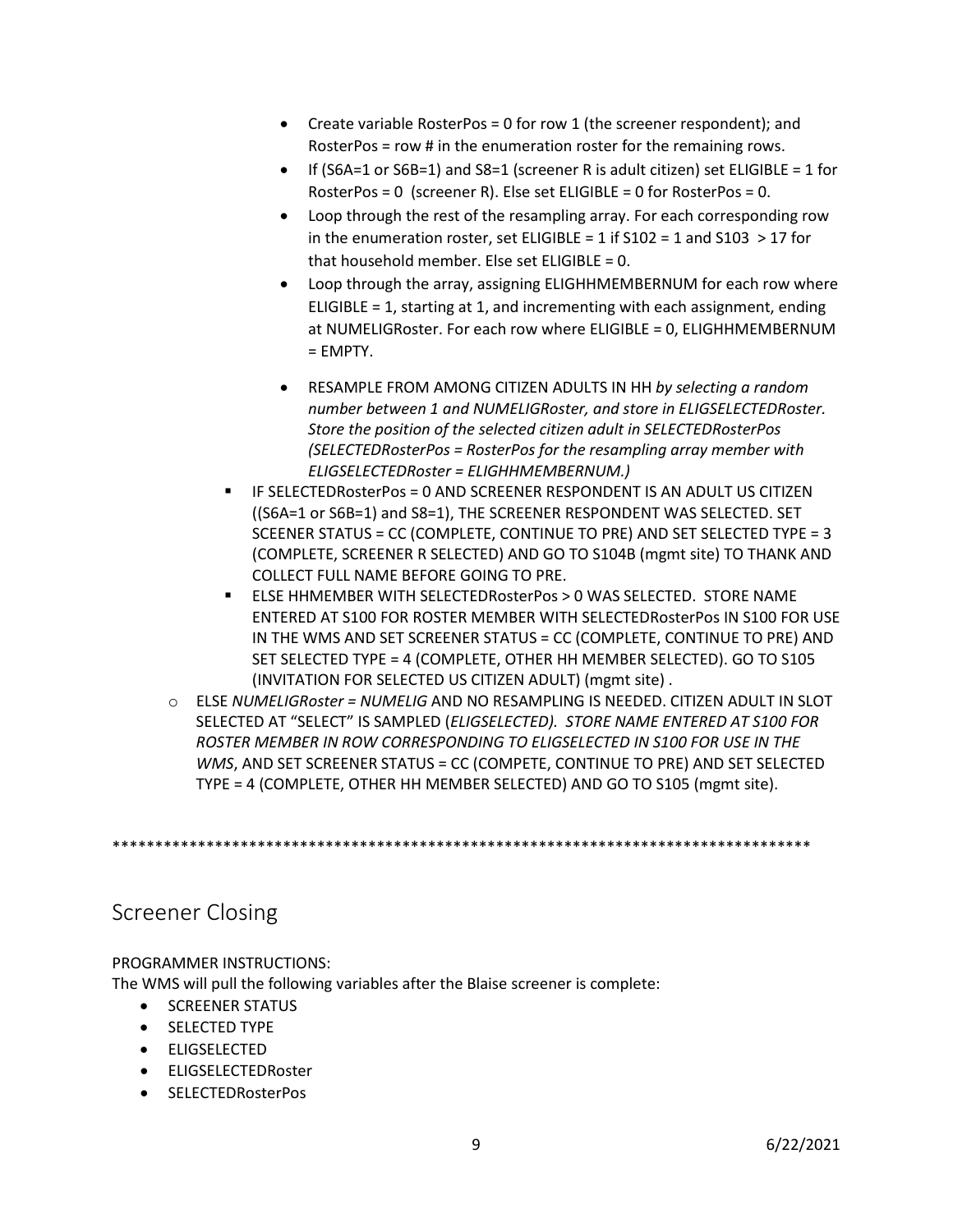• S100 (name) for SELECTEDRosterPos

Routing after Blaise instrument complete:

- $\bullet$  If SELECTED TYPE = 1 (NOT A HOUSEHOLD) and SCREENER STATUS = CD, go to S5c.
- Else if SELECTED TYPE = 2 (NO ADULT CITIZEN) and SCREENER STATUS = CD, go to S9.
- Else if SELECTED TYPE = 3 (COMPLETE, SCREENER R SELECTED) and SCREENER STATUS = CC, go to S104b.
- Else if SELECTED TYPE = 4 (COMPLETE, OTHER HH MEMBER SELECTED) and SCREENER STATUS = CC, go to S105.

### **S5c. Closing for unknown eligibility (mgmt site)**

IF S5a=2 OR S5a=3:

Thank you. We will read your answers to find out if you are eligible for the study and get back to you soon. What is an email address we can use to reach you? We will only use this address to invite you back to the study if we find that you are eligible; we will not share your email with anyone else.

Email: [TEXT BOX FOR EMAIL ADDRESS: S5cemail, CHAR(60), allow nonresponse] Confirm email: [TEXT BOX, S5cemailconfirm, CHAR(60), allow nonresponse]

If S5cemail = RESPONSE and S5cemail <> S5cemailconfirm, display message "The email addresses do not match. Please re-enter to continue."

DISPLAY AFTER ENTRY: Thank you very much. [END SURVEY.]

### **S9. Ineligible close (mgmt site)**

Thank you, but we are only interviewing adult U.S. citizens, so no one in your household is eligible for the survey. Thank you for your willingness to participate.

### [END]

### **S104b. Name (mgmt site)**

DISPLAY INSTRUCTIONS: Display text boxes for first name and last name side by side, except on mobile display.

Display text boxes for Email and Confirm Email side by side, except on mobile display.

You have been selected for the study. Please type your full name in the boxes below as you would like it to appear on the check we will send you for completing the survey.

First name: [S104bfname, CHAR(60)] Last name: [S104blname, CHAR(60)]

In case we need to reach you again to finish the study, what is the best email address and phone number for you?

| Email:         | [TEXT BOX: S104bemail, CHAR(60), allow nonresponse]     |
|----------------|---------------------------------------------------------|
| Confirm email: | [TEXT BOX: S104bemailconf, CHAR(60), allow nonresponse] |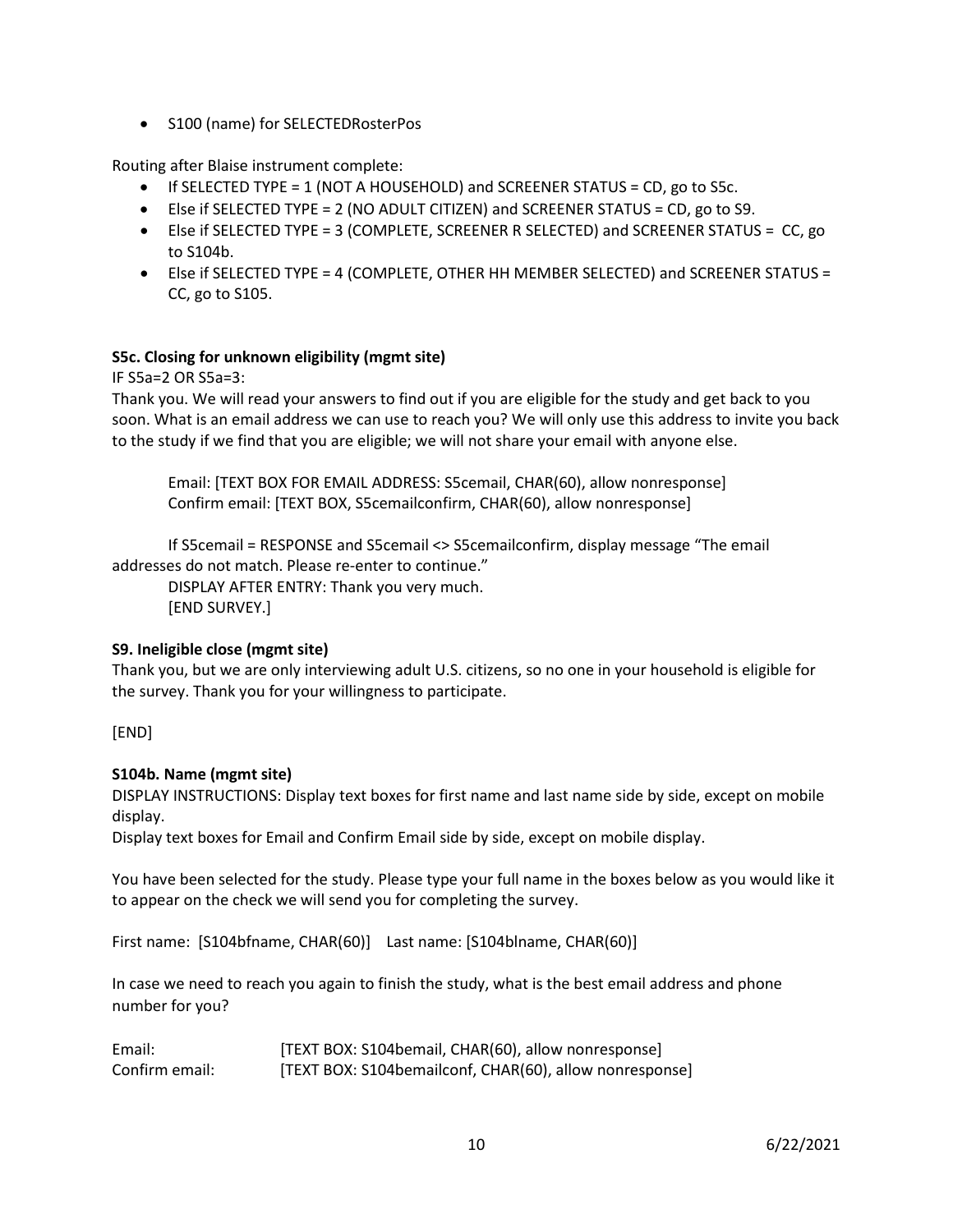Phone: [TEXT BOX: S104bPhone, CHAR(10), allow nonresponse]

[PROGRAMMER INSTRUCTIONS:

Do not allow Next prior to response to first and last name.

If S104bemail = RESPONSE and S104bemail <> S104bemailconfirm, display message "The email addresses do not match. Please re-enter to continue."

Write S104bfname to FirstName, S104blname to LastName, S104bemail to Email, and S104bPhone to Phone.]

[Go to S107a.]

#### **S105. Invitation of 2nd person (mgmt site)**

[DISPLAY INSTRUCTIONS: If ESCALATED display "ESCALATEDINCENTIVE". Else, display "INCENTIVE".]

Thank you for answering these questions. We will mail your thank-you of \$[INCENTIVE/ESCALATEDINCENTIVE] next week to [ADDRESS1] [ADDRESS2], [CITY], [ST] [ZIP]. Please type your full name. We will write your check as you type it here.

Your first name: [TEXT BOX: S105ScrCheckfname, CHAR(60), allow nonresponse] Last name: [TEXT BOX: S105ScrChecklname, CHAR(60), allow nonresponse] [S100 NAME] has been selected for the American National Election Studies, too. We will also send [S100 NAME] \$[INCENTIVE/ESCALATEDINCENTIVE] for taking the survey.

Is [S100 NAME] available now to complete the survey on this device? If so, please ask [S100 Name] to come to the computer or hand them this device. If not, please give us [S100 NAME]'s full name and email address, so we can send an invitation.

| [S100 NAME] is available now      | [1. GO TO S106] (mgmt site)                            |
|-----------------------------------|--------------------------------------------------------|
| [S100 NAME] is not available now. | [2. GO TO S105afname] (mgmt site)                      |
| Full name?                        |                                                        |
| First Name:                       | [TEXT BOX: S105fname, CHAR(60)]                        |
| Last Name:                        | [TEXT BOX: S105Iname, CHAR(60)]                        |
|                                   |                                                        |
| Email?                            | [TEXT BOX: S105email, CHAR(60), allow nonresponse]     |
| Confirm email:                    | [TEXT BOX: S105emailconf, CHAR(60), allow nonresponse] |
|                                   |                                                        |
| Phone?                            | [TEXT BOX S105phone, CHAR(10), allow nonresponse]      |
|                                   |                                                        |
| IGO TO S105al                     |                                                        |

### PROGRAMMER INSTRUCTIONS:

If S105 = 2, display 105fname, S105lname, S105email, and S105emailconf on the same screen. If S105email = RESPONSE and S105email <> S105emailconfirm, display message "The email addresses do not match. Please re-enter to continue."

If S105 = 2 and S105fname or S105lname are empty, do not proceed to S105a.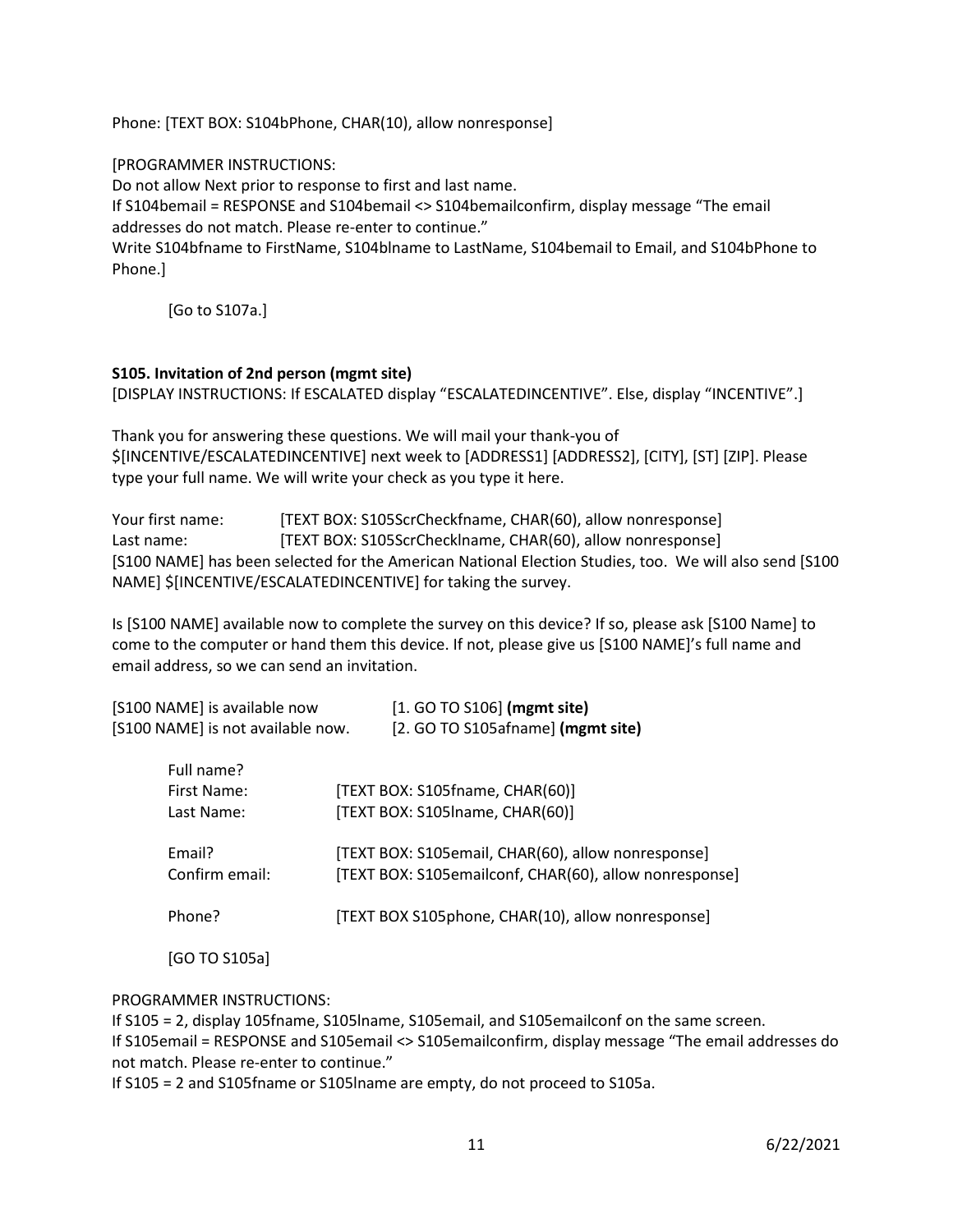Write S105fname to FirstName, S105lname to LastName, S105email to Email, and S105Phone to Phone.

## **S105a. End (mgmt site)**

Thank you. We will invite [S105fname] [S105lname] to the study and mail your check in about a week. You may close your browser now. [END]

## **S106. Welcome (mgmt site)**

[DISPLAY INSTRUCTIONS: If ESCALATED display "ESCALATEDINCENTIVE". Else, display "INCENTIVE". If FirstName and Lastname <> empty, display FirstName and LastName. Otherwise, display S100 NAME.

Prefill FirstName, LastName, Email, and Phone if not empty, and allow corrections.]

[S100 NAME/[FirstName] [LastName]], welcome to the American National Election Studies, a national research study being conducted by Stanford University and the University of Michigan.

You have been scientifically selected to be part of this special new way of finding out what Americans think about life in the United States today. Your participation is voluntary, of course, and is critical for the success of the study.

The survey will take about an hour. To thank you, we will send you \$[INCENTIVE/ESCALATEDINCENTIVE].

Please type your full name below as you would like it to appear on the check we will send you for completing the survey.

First name: [S106fname, CHAR(60)] Last name: [S106lname, CHAR(60)]

In case we need to reach you again to finish the study, what is the best email address and phone number for you?

| Email:         | [TEXT BOX: S106email, CHAR(60), allow nonresponse]     |
|----------------|--------------------------------------------------------|
| Confirm email: | [TEXT BOX: S106emailconf, CHAR(60), allow nonresponse] |

Phone: [TEXT BOX S106phone, CHAR(10), allow nonresponse]

[PROGRAMMER INSTRUCTIONS:

If S106email = RESPONSE and S106email <> S106emailconf, display message "The email addresses do not match. Please re-enter to continue."

Do not allow Next prior to response to first and last name.

If any updates to fields above, write updates to FirstName, LastName, Email, and Phone.]

### **S106b**

You can start now. If now is not a good time, you can visit anes.stanford.edu and enter the ID number [ID NUMBER] to start at a later time.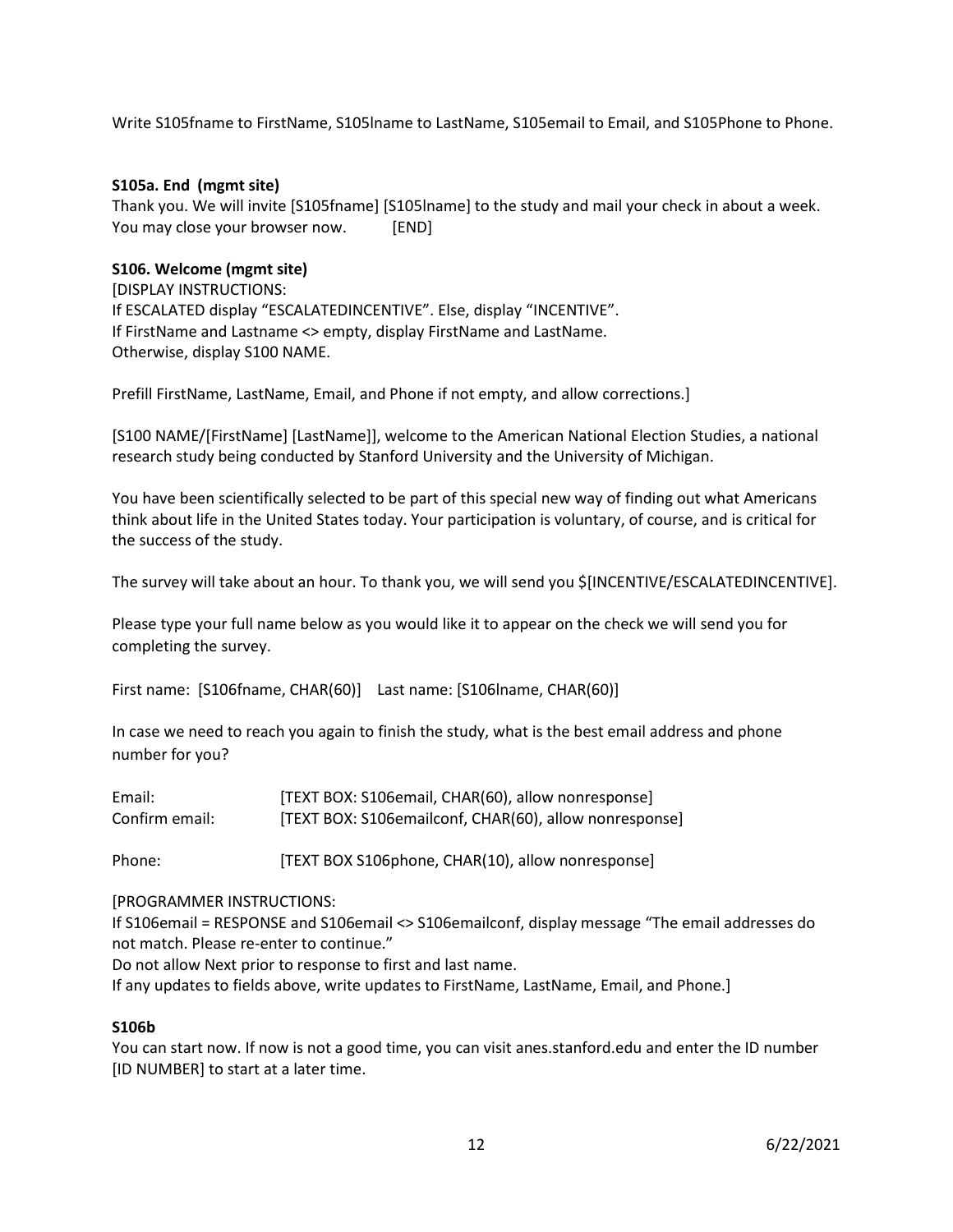#### **S107a. Consent**

Welcome to the American National Election Studies. You have been scientifically selected to be part of this special way of finding out what Americans think about life in the United States today.

This research study is sponsored by Stanford University and the University of Michigan. Participation is voluntary and you may decline to answer any questions you do not want to answer. The survey usually takes about an hour. Your answers will be combined with other participants' answers to make a data file that will be shared with other researchers and used for future research. Your individual privacy will be maintained in all published and written data resulting from the study.

If you are not satisfied with how this study is being conducted, or if you have any concerns, complaints, or general questions about the research or your rights as a participant, please contact the Stanford Institutional Review Board (IRB) to speak to someone independent of the research team at 650-723 2480 or email a[t IRB2-Manager@lists.stanford.edu.](mailto:IRB2-Manager@lists.stanford.edu) You can also write to the Stanford IRB, Stanford University, 1705 El Camino Real, Palo Alto, CA 94306.

Please click Next to continue.

#### **BOX S108**

[IF Sample = 2 or 3A or 3B, go to PRE, Else if Sample =  $3C$  and Path  $\leq$  1, go to Pre. Else if Sample = 3C, go to S108.]

#### **S108**

We are doing video interviews over the internet using a video call service called Zoom. Do you have the Zoom app on this device?

| 1. Yes, I have Zoom on this device | [GO TO M3 Zoom] |
|------------------------------------|-----------------|
| 2. Do not have Zoom, or not sure   | [GO TO S109]    |

#### **S108a (Web Option)**

We are doing video interviews over the internet. If you can do a video call, we will help you set it up on Zoom.

If you cannot do a video call, you can still participate by answering questions on your own.

Can we continue to Video, or will you participate with No Video?

| 1. Continue to Video | [GO TO M3 Zoom] |
|----------------------|-----------------|
| 2. No Video          | [GO TO PRE]     |

[PROGRAMMER INSTRUCTIONS: If S108a = 2 (No Video) set Path = 2.]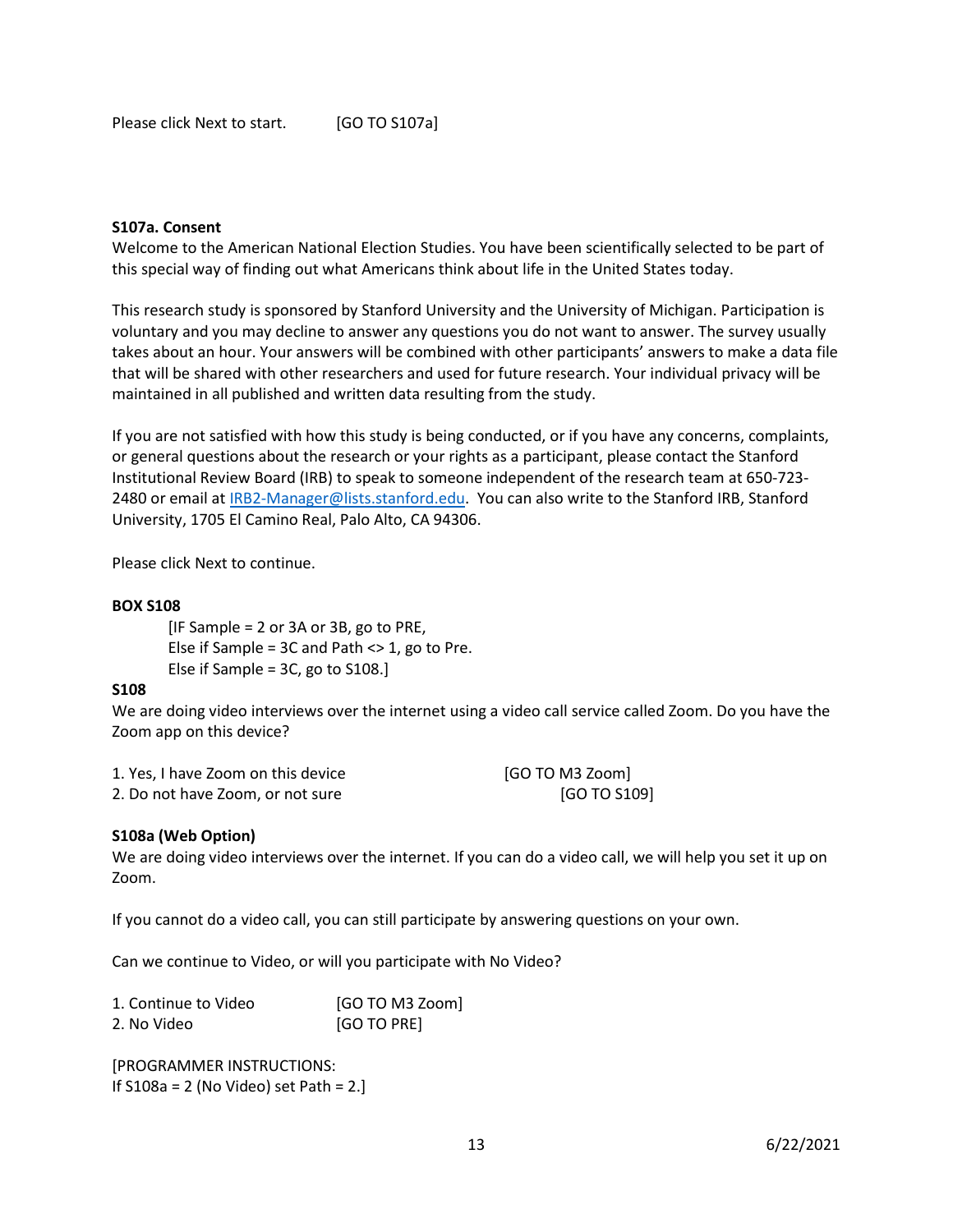#### **S109**

We chose Zoom for this interview because it is free to use, has become very popular, and usually takes about three minutes to set up the first time. Most computers, tablets, and smartphones with a camera and microphone can use Zoom.

Next we'll make sure there is an interviewer available now. [GO TO M3 Zoom]

\*\*\*\*\*\*\*\*\*\*\*\*\*\*\*\*\*\*\*\*\*\*\*\*\*\*\*\*\*\*\*\*\*\*\*\*\*\*\*\*\*\*\*\*\*\*\*\*\*\*\*\*\*\*\*\*\*\*\*\*\*\*\*\*\*\*\*\*\*\*\*\*\*\*\*\*\*\*\*\*\*\*

## M3 Zoom System

#### Main M3 Zoom Respondent Screen:

| Welcome                                                                                                                                     | Schedule Interview Appointment                                                                                                                                   |
|---------------------------------------------------------------------------------------------------------------------------------------------|------------------------------------------------------------------------------------------------------------------------------------------------------------------|
| You can start right away by clicking on the <b>Connect to an Interviewer</b> button<br>below.                                               | Please enter the date and time you would like to do the interview, along with your<br>email address and phone number, and click the Schedule Appointment button. |
| The approximate waiting time is shown above. If the wait is longer than you have,<br>you can also schedule an appointment for a later time. | We will send you a confirmation now and a reminder before your interview.<br>Preferred Time (Eastern Time Zone):                                                 |
| If you do not have Zoom loaded on your device and need more information click                                                               | Ö<br>囲                                                                                                                                                           |
| here.                                                                                                                                       | Email address:                                                                                                                                                   |
| Connect to an Interviewer                                                                                                                   | Email address                                                                                                                                                    |
| Please note times in Eastern Time Zone:                                                                                                     | Phone number:                                                                                                                                                    |
| Weekdays: 9am to 12am<br>Saturday: 10am - 6pm                                                                                               | Phone number                                                                                                                                                     |
| Sunday: 2pm to 10pm.                                                                                                                        | Schedule Interview                                                                                                                                               |

The call center status indicator is variable, depending on interviewer availability and call center hours:

If interviewers are online, the below message will display, with the wait time variable depending on interviewer status:

If interviewers are readily available the waiting time will display as "just a couple minutes." If interviewers are online, but not available, there are 5 minute ranges displayed (e.g. 5-10, 10-15, etc). The range is calculated by calculating the difference of the estimated completion time for the interview (100 minutes) and the time each active interviewer has been in their zoom session. An additional 5 minute overhead is included for post-interview tasks. Each interviewer has a uniquely calculated time. The value shown to the participant is based on their queue index, with the first one in the queue shown the time from the interviewer that will be available next, the second in the queue the second least amount. If there are more in the queue than actual online interviewers, it returns to the first interviewer, and adds the interview time to that value.

Waiting time is just a couple minutes

If no interviewers are logged in as available: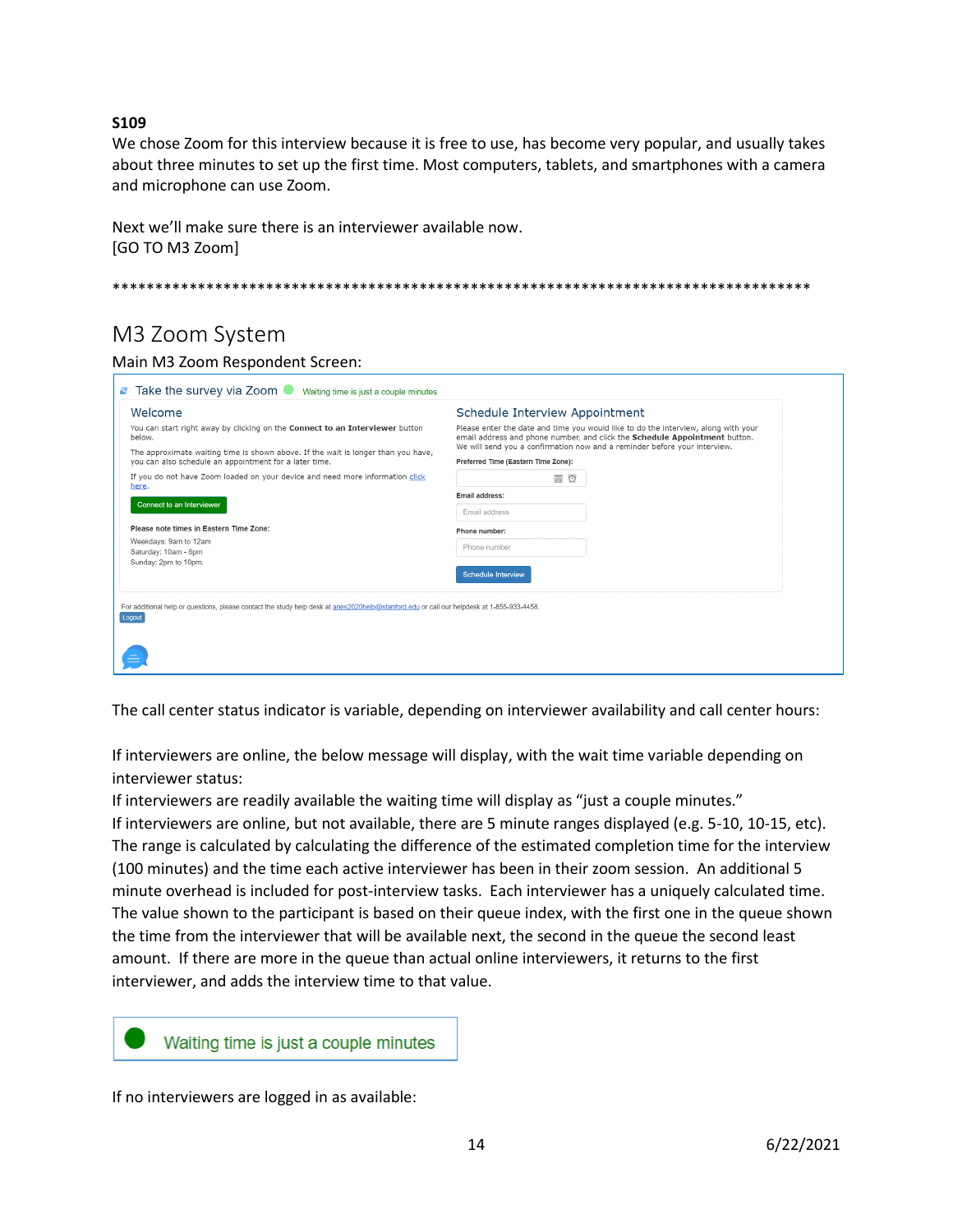

If outside of call center hours:

Call center is closed now

The refresh icon allows respondents to refresh the page, which refreshes wait time and connection status.



Clicking on "click here" will show the following pop-up, which provides links with instructions on how to download Zoom on different devices. The message also contains the help desk number that respondents can call for assistance with downloading, starting, and connecting Zoom.

If you do not have Zoom loaded on your device and need more information click here.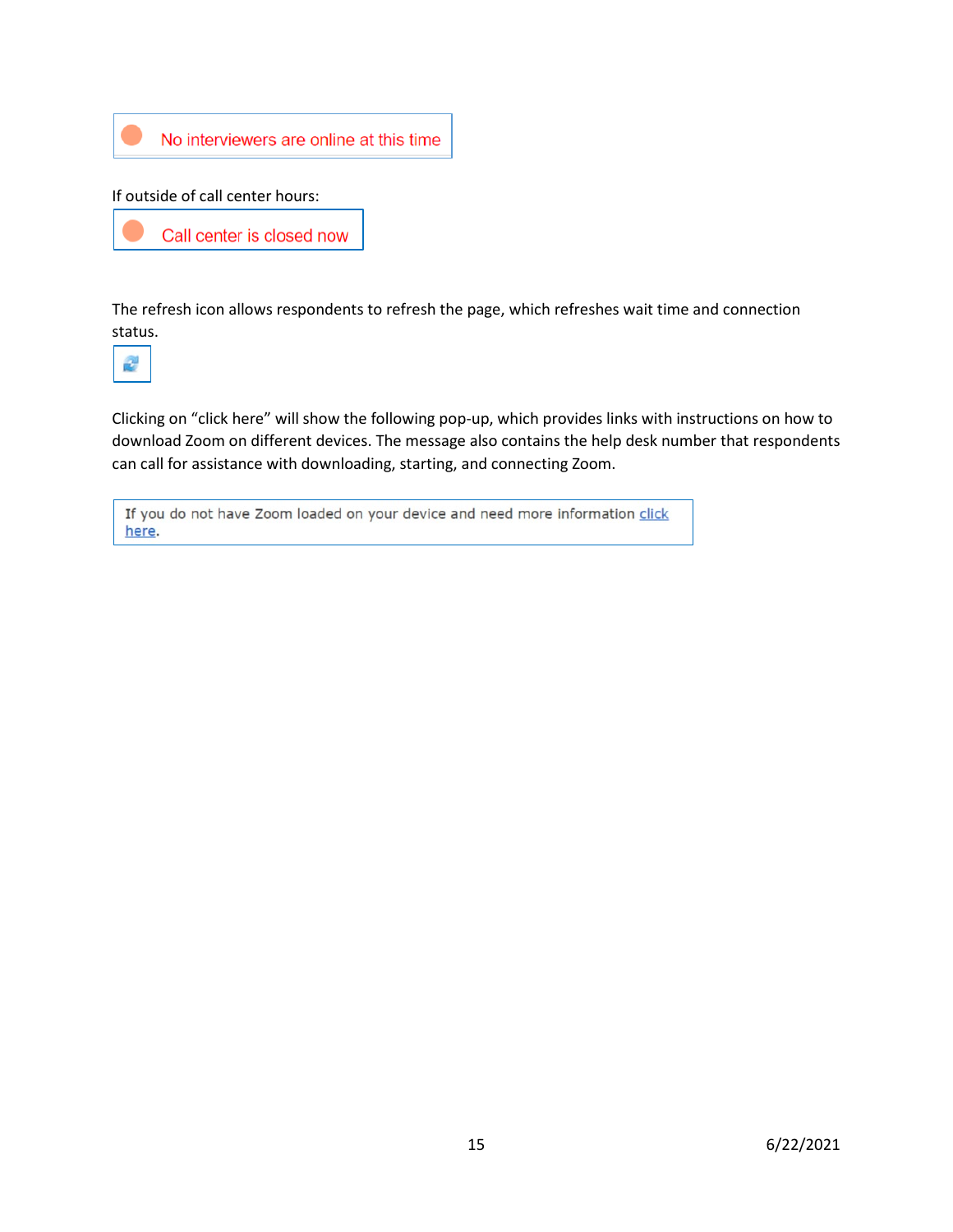|                                                                           | Thank you for participating. You can do the Zoom<br>interview on many kinds of devices with a camera<br>and microphone:                                                                                                               |                                                                                             |  |  |
|---------------------------------------------------------------------------|---------------------------------------------------------------------------------------------------------------------------------------------------------------------------------------------------------------------------------------|---------------------------------------------------------------------------------------------|--|--|
| No interviewers are                                                       | Windows desktop and laptop computers: just<br>follow our links to do the interview and you will be<br>prompted to get Zoom. (Or, if you'd rather install<br>it now, click here.)                                                      | pointment                                                                                   |  |  |
| <b>Connect to an Interviol</b><br>e. If the wait is longer<br>later time. | Android phones and tablets: Zoom is free to<br>download in Google Play.<br>https://play.google.com/store/apps/details?<br>id=us.zoom.videomeetings&hl=en_US                                                                           | would like to do the intervie<br>and click the Schedule Appe<br>w and a reminder before you |  |  |
| rice and need more info                                                   | Apple iPhone and iPad: it's usually easier to in<br>install the Zoom app ahead of time. Click to get<br>the free download from the App Store:<br>https://apps.apple.com/us/app/zoom-cloud-<br>meetings/id546505307                    |                                                                                             |  |  |
|                                                                           | Apple Mac: It's usually easier to install ahead of<br>time. Here's how: https://support.zoom.us/hc/en-<br>us/articles/203020795-How-To-Install-on-Mac                                                                                 |                                                                                             |  |  |
| help desk at anes2020help                                                 | If you need help getting connected, or if<br>your device does not have a microphone and<br>a camera, please call us at the number in<br>vour invitation letter: 1-855-933-4458. Our<br>friendly staff will talk you through the steps |                                                                                             |  |  |
|                                                                           | to connect. Connecting often takes about 3<br>minutes.<br><b>Close</b>                                                                                                                                                                |                                                                                             |  |  |

Clicking "Connect to an Interviewer" will route the respondent to the interview queue screen.

Connect to an Interviewer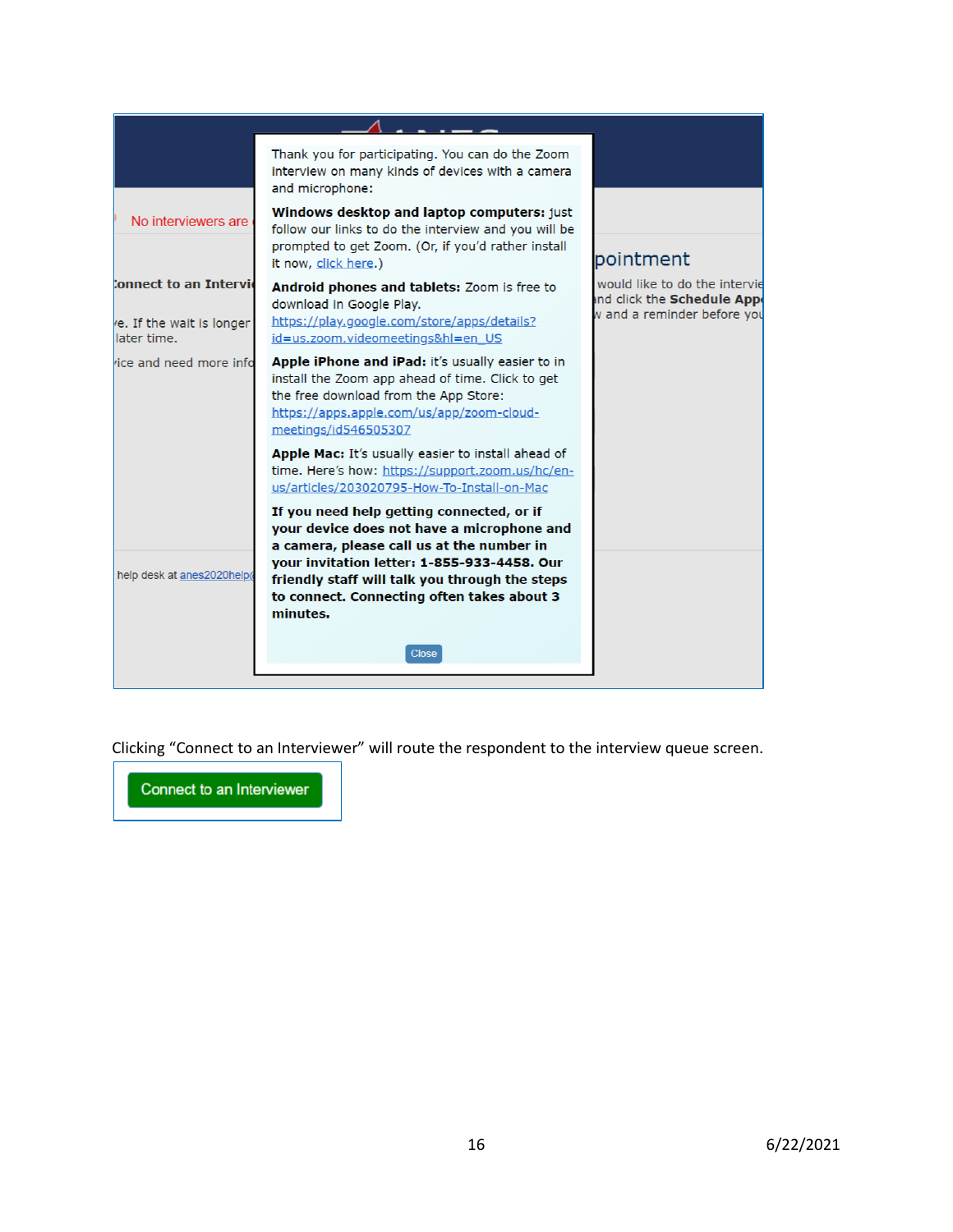The call center times are responsive to the time zone of the respondent's device. For example, if respondent is in California, the message would say "Please note times in Pacific Time Zone" with the times being in PT.

Please note times in Eastern Time Zone: Weekdays: 9am to 12am Saturday: 10am - 6pm Sunday: 2pm to 10pm.

The message at the bottom of the screen provides the email and phone number for Westat's help desk that will provide tech support and answer questions for respondents.

For additional help or questions, please contact the study help desk at anes2020help@stanford.edu or call our helpdesk at 1-855-933-4458.

The chat icon shows only when interviewers are online. Clicking on it will display the below chat box, and allow respondents to begin chatting with available interviewers. Interviewers may also initiate chats with respondents.

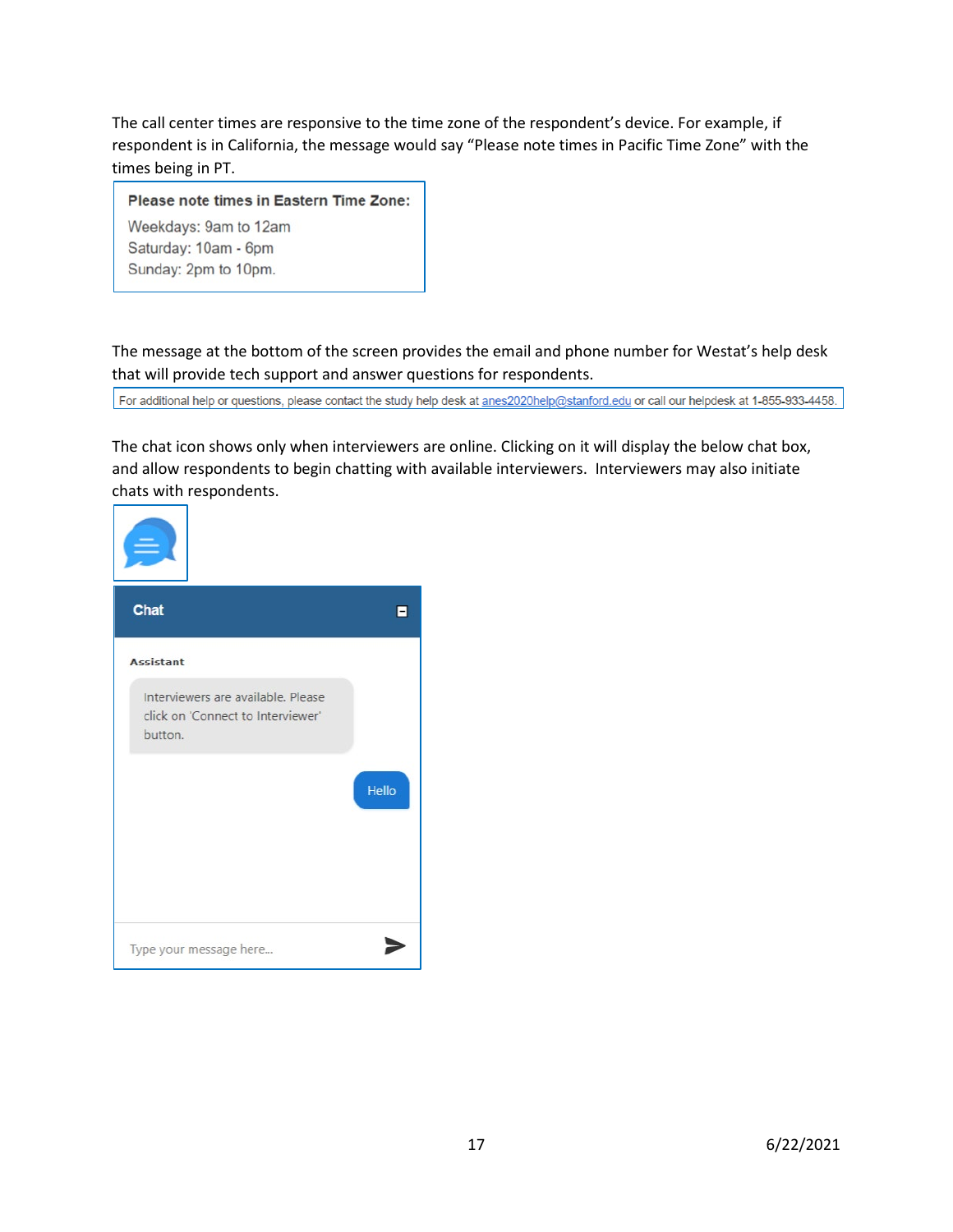Respondents may create an appointment reminder by selecting a preferred time and entering an email and phone number. The available appointment times are restricted by call center hours, and are responsive to the respondent's time zone. An automatic email is sent to the respondent's email confirming their appointment time after the appointment is made.

## Schedule Interview Appointment

Please enter the date and time you would like to do the interview, along with your email address and phone number, and click the Schedule Appointment button. We will send you a confirmation now and a reminder before your interview.

| Preferred Time (Eastern Time Zone): |        |  |
|-------------------------------------|--------|--|
|                                     | O<br>曲 |  |
| <b>Email address:</b>               |        |  |
| <b>Email address</b>                |        |  |
| Phone number:                       |        |  |
| Phone number                        |        |  |
| <b>Schedule Interview</b>           |        |  |
|                                     |        |  |

After the respondent has created an appointment, the appointment time is displayed on right side of the screen, and the respondent may click "Change" to edit the appointment time. The respondent may also decide to connect to an interviewer prior to the appointment time, but clicking "Connect to an interviewer."

| <b>American National Election Studies</b>                                                                                                   |                                                                                                                                                                                                                                               |  |  |  |
|---------------------------------------------------------------------------------------------------------------------------------------------|-----------------------------------------------------------------------------------------------------------------------------------------------------------------------------------------------------------------------------------------------|--|--|--|
| Take the survey via Zoom No interviewers are online at this time<br>e                                                                       |                                                                                                                                                                                                                                               |  |  |  |
| Welcome                                                                                                                                     | <b>Interview Time Selected</b>                                                                                                                                                                                                                |  |  |  |
| You can start right away by clicking on the Connect to an Interviewer button<br>below.                                                      | You have selected the following time for an interview. We have sent you a<br>confirmation email with a link to this page. A reminder email will be sent before<br>your interview time. The reminder email will come from anes2020@westat.com. |  |  |  |
| The approximate waiting time is shown above. If the wait is longer than you have,<br>you can also schedule an appointment for a later time. | Thank you. We are looking forward to talking to you.                                                                                                                                                                                          |  |  |  |
| If you do not have Zoom loaded on your device and need more information click<br>here.<br>Connect to an Interviewer                         | Scheduled Time: 08/27/2020 05:00 PM<br>Email: test@gmail.com<br>Phone number: 1111111111                                                                                                                                                      |  |  |  |
| Please note times in Eastern Time Zone:<br>Weekdays: 9am to 12am<br>Saturday: 10am - 6pm<br>Sunday: 2pm to 10pm.                            | Change                                                                                                                                                                                                                                        |  |  |  |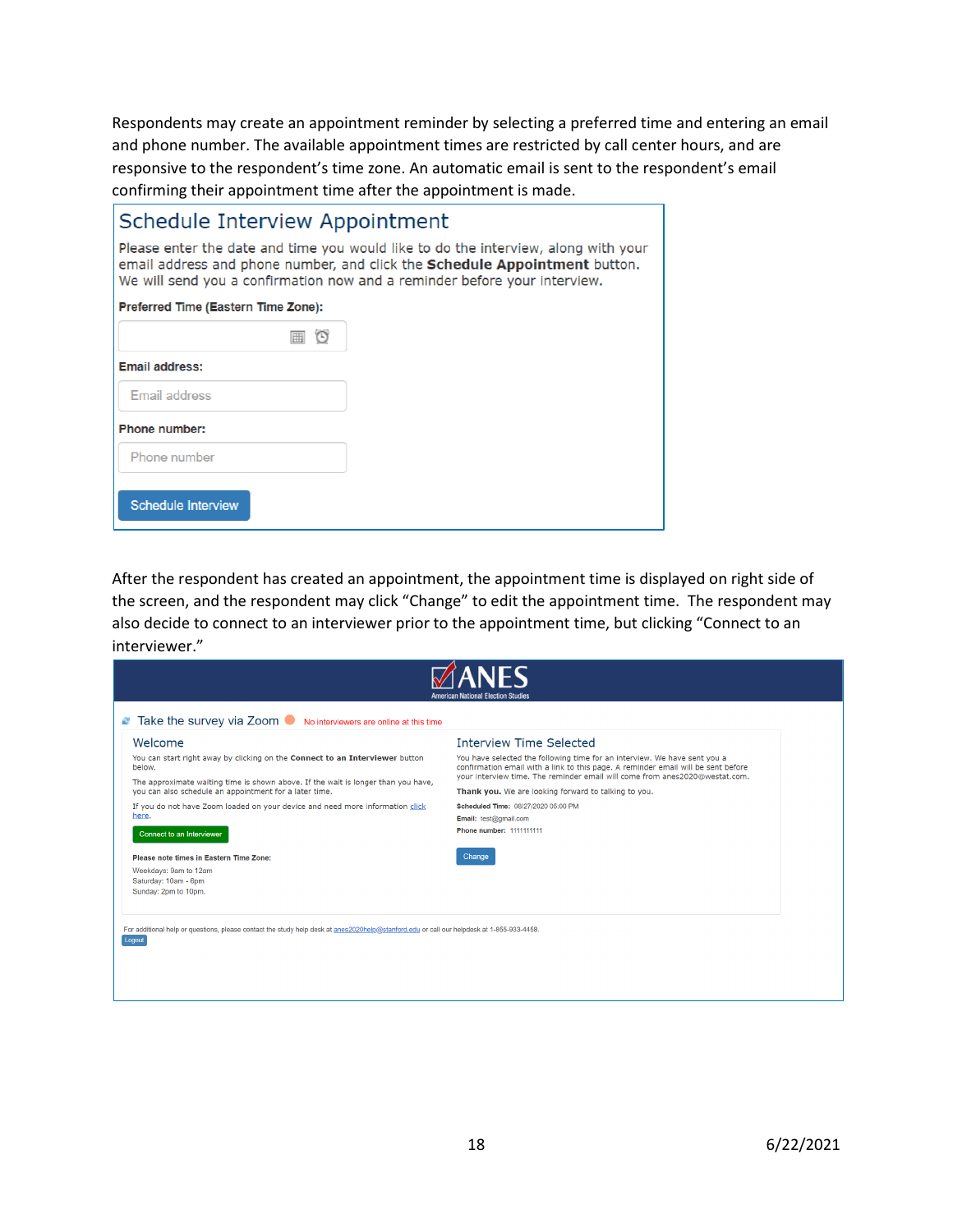The interview Queue screen is displayed after "Connect to an Interviewer" is selected. The status indicator continues to display (in the below example, interviewers are online and available).

| <b>American National Election Studies</b>                                                                                                                                                                                                                                                                                                                                                                            |
|----------------------------------------------------------------------------------------------------------------------------------------------------------------------------------------------------------------------------------------------------------------------------------------------------------------------------------------------------------------------------------------------------------------------|
| Take the survey via Zoom $\bullet$ Waiting time is just a couple minutes<br>ø                                                                                                                                                                                                                                                                                                                                        |
| Thank you. Please keep this page open while we get you connected to the next available interviewer.<br>As soon as your interviewer is ready for you, a Launch Zoom button will appear. When it appears, please click the button to launch Zoom.                                                                                                                                                                      |
| If you need to you may click Exit the Queue to go back and schedule an appointment.                                                                                                                                                                                                                                                                                                                                  |
| Your interviewer will join as soon as possible. Please click Launch Zoom when that button appears<br><b>Exit the Queue</b><br>If you do not have Zoom loaded on your device and need more information click here.<br>If you need help or have questions, please start a chat session, call us at the number in your invitation letter, 1-855-933-4458, or email the study help<br>desk at anes2020help@stanford.edu. |
|                                                                                                                                                                                                                                                                                                                                                                                                                      |
|                                                                                                                                                                                                                                                                                                                                                                                                                      |
|                                                                                                                                                                                                                                                                                                                                                                                                                      |

While the respondent is on the queue screen, the system connects an available interviewer. Once ready, the respondent will receive a message to connect, which provides an invitation link to the Zoom meeting to begin the interview.

Meanwhile, the interviewer can connect to the Zoom meeting, as well as launch the Pre instrument.

\*\*\*\*\*\*\*\*\*\*\*\*\*\*\*\*\*\*\*\*\*\*\*\*\*\*\*\*\*\*\*\*\*\*\*\*\*\*\*\*\*\*\*\*\*\*\*\*\*\*\*\*\*\*\*\*\*\*\*\*\*\*\*\*\*\*\*\*\*\*\*\*\*\*\*\*\*\*\*\*\*\*

Blaise Pre-Election (Pre-election Specs)

\*\*\*\*\*\*\*\*\*\*\*\*\*\*\*\*\*\*\*\*\*\*\*\*\*\*\*\*\*\*\*\*\*\*\*\*\*\*\*\*\*\*\*\*\*\*\*\*\*\*\*\*\*\*\*\*\*\*\*\*\*\*\*\*\*\*\*\*\*\*\*\*\*\*\*\*\*\*\*\*\*\*

## Pre-Election Closing If Pre Interview task status =  $CO$ :

## **CL1:**

DISPLAY INSTRUCTIONS: Display prefilled FirstName and LastName if not blank. If SAMPLE = 3A, 3B, or 3C, display "[to [ADDRESS1] [ADDRESS2], [CITY], [ST] [ZIP]]". Else do not display.

Thank you very much for completing the American National Election Studies. Your answers have been recorded. On behalf of Stanford University, the University of Michigan, the National Science Foundation, and Westat, thank you for being a part of this important study. We will mail your check for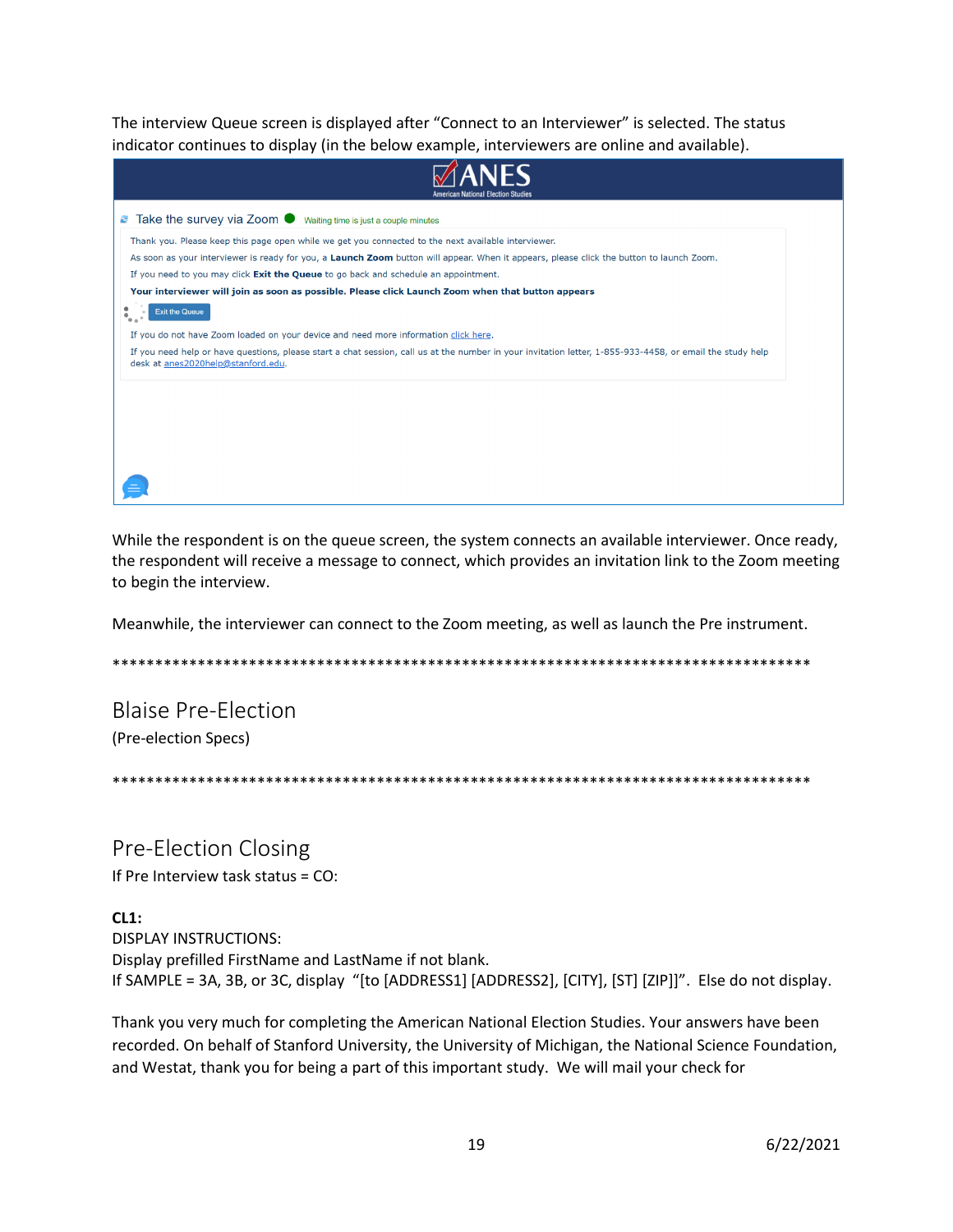\$[INCENTIVE/ESCALATEDINCENTIVE] by next week as an expression of our appreciation [to [ADDRESS1] [ADDRESS2], [CITY], [ST] [ZIP]].

Please check your name and correct it if necessary. We will write your check using your name as you enter it here.

First Name: [TEXT BOX: PreCheckFN] Last Name: [TEXT BOX: PreCheckLN]

## **Box CL1A.**

If SAMPLE = 2 and ADDRESS1 or CITY or STATE or ZIP is empty, go to CL2. Else if SAMPLE = 2, go to CL1A. Else if SAMPLE = 3A, 3B, or 3C, go to CL3.

## **CL1A.**

We have your address as: [ADDRESS1] [ADDRESS2], [CITY], [STATE] [ZIP]. Is this where you would like us to mail your check?

1. Yes, mail my check to this address. 2. No, mail my check to a different address.

If  $CL1A = 1$ , go to  $CL3$ . Otherwise, display CL2 on the same screen.

## **CL2**

Please enter the address where you would like to receive your check.

| Street Address: | [TEXT BOX: PreCheckAddress1, CHAR(60)]                        |
|-----------------|---------------------------------------------------------------|
|                 | Apartment (if needed): [TEXT BOX: PreCheckAddress2, CHAR(60)] |
| City:           | [TEXT BOX: PreCheckCity, CHAR(60)]                            |
| State:          | [Dropdown: PreCheckST, CHAR(2)]                               |
| Zip:            | [TEXT BOX: PreCheckZip, CHAR(5)]                              |

PROGRAMMER INSTRUCTIONS: Use state dropdown for PreCheckST, store as 2 character abbreviation. Allow only numeric characters for zip.

CL3. ASK IF IW\_RATE = 1 OR 2 OR 3, ELSE SKIP. DISPLAY INSTRUCTIONS: Prefill Email and Phone below, if not empty. If ESCALATED display "ESCALATEDINCENTIVE". Else, display "INCENTIVE". If today's date is August display "in two or three months". Else if today's date is September display "in a month or two".